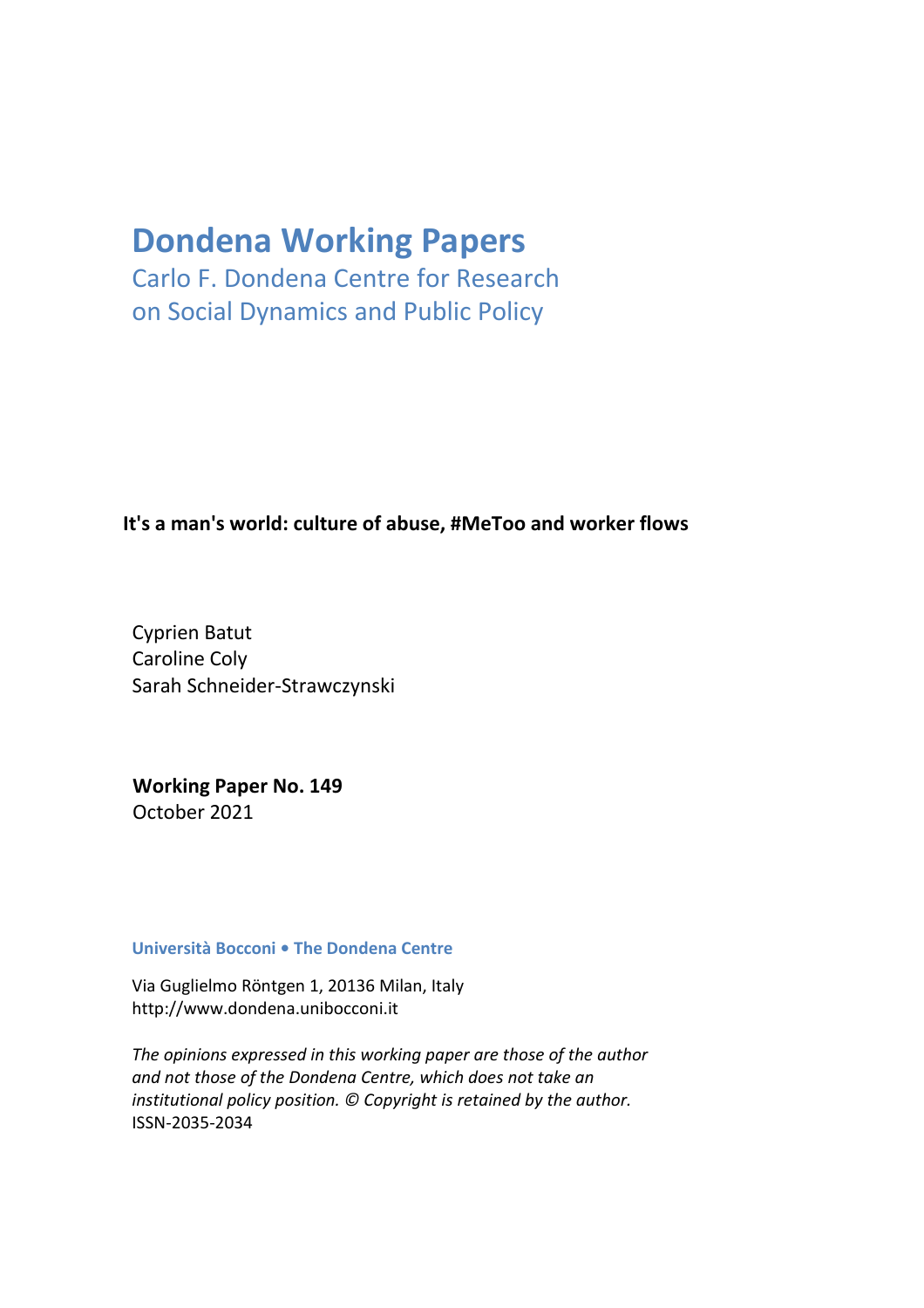# It's a man's world: culture of abuse, #MeToo and worker flows\*

Cyprien Batut; Caroline Coly; Sarah Schneider-Strawczynski  $^{\mathrm{S}}$ 

September 2021

#### **Abstract**

Sexual harassment and sexists behaviors are pervasive issues in the workplace. Around 12% of women in France have been subjected to toxic behaviors at work in the last year, including sexist comments, moral, sexual or physical harassment, or violence. Such toxic behaviors can not only deter women from entering the labor market, but can also lead them to leave toxic workplaces at their own expense. This article is one of the first to examine the relationship between toxic behaviors and worker flows. We use the #MeToo movement as an exogenous shock to France's workplace norms regarding toxic behaviors. We combine survey data on reported toxic behaviors in firms with exhaustive administrative data to create a measure of toxic behaviors risk for all French establishments. We use a tripledifference strategy comparing female and male worker flows in high-risk versus low-risk firms before and after #MeToo. We find that #MeToo increased women's relative quit rates in higher-risk workplaces, while men's worker flows remained unaffected. This demonstrates the existence of a double penalty for women working in high-risk environments, as they are not only more frequently the victims of toxic behaviors, but are also forced to quit their jobs in order to avoid them.

**JEL codes**: J16, J81, J24, J52.

**Keywords**: Occupational Gender Inequality, Workflows, Sexual harassment, Social Movement.

<sup>\*</sup>We are grateful to Eric Maurin, Thomas Breda, Dominique Meurs, Thomas Le Barbanchon, Alexia Delfino, Florian Oswald and participants of the PSE Labor Chair seminar for their helpful comments. We also want to give a particular thanks to Marilyn Baldeck for helping us better grasp the circumstances of sexual harassment at work. This work has been funded by a French government subsidy managed by the Agence Nationale de la Recherche under the framework of the Investissements davenir programme reference ANR-17-EURE-001.

<sup>†</sup>Chaire Travail PSE, Direction Generale du Trésor.

<sup>‡</sup>Bocconi University, Paris School of Economics, École des Hautes Études en Sciences Sociales.

<sup>§</sup>Paris School of Economics, Paris 1 Panthéon-Sorbonne University.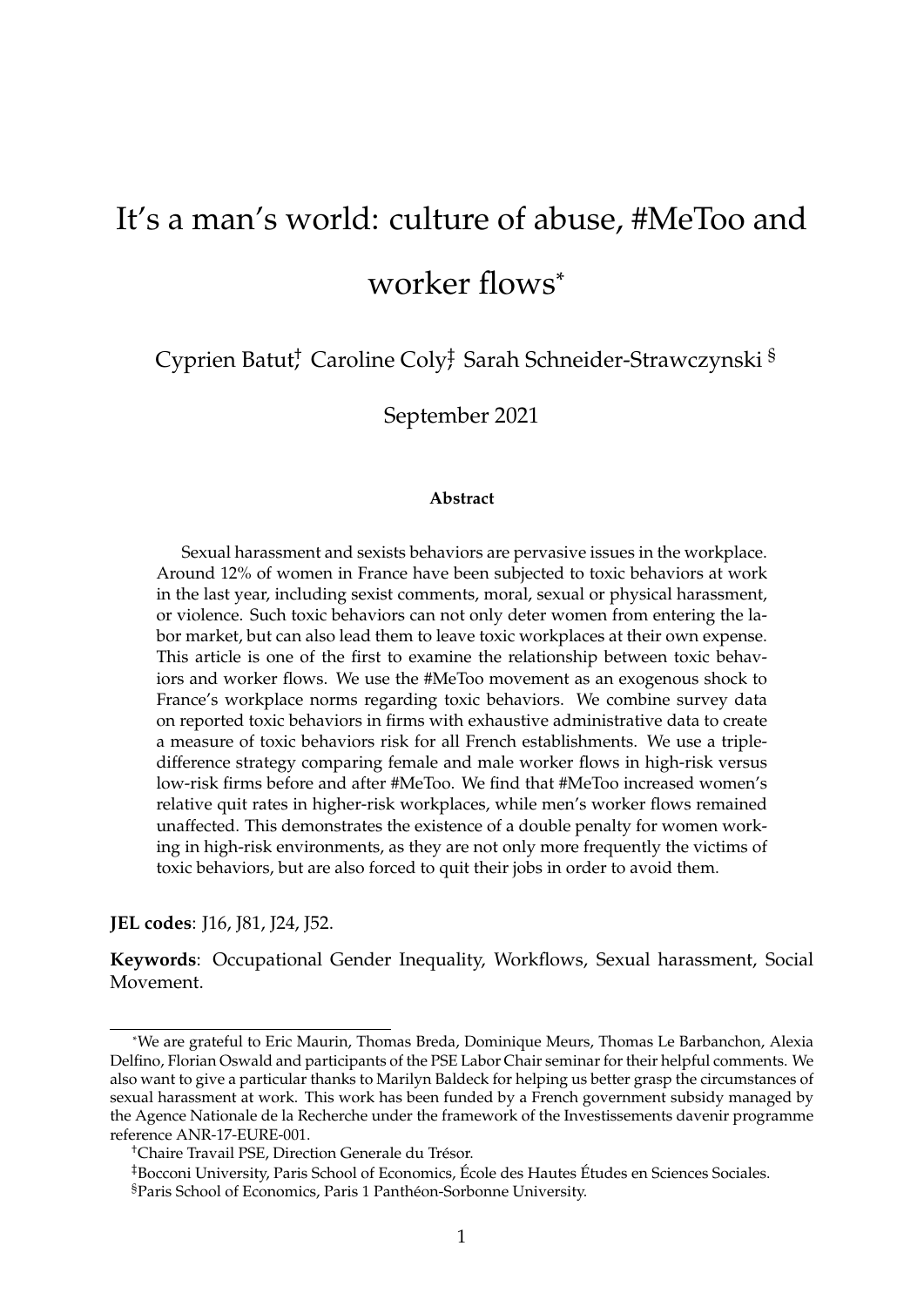## **1 Introduction**

Toxic behaviors, sexual harassment and violence are prevalent and serious issues for women in the workplace. For instance, the 2019 AEA Professional Climate Survey in Economics reported that respectively 43% of female respondents had experienced offensive sexual remarks directed at them from another economist. The equivalent statistic was [1](#page-2-0)3% for male respondents.<sup>1</sup> A hostile work environment may have detrimental effects on women's career choices and opportunities, which could explain why women are underrepresented in the economic profession, $\lambda$  and in general, in the labor market.

This paper explores the pervasiveness of sexual harassment and what we could call toxic behaviors in the workplace and aims to understand its labor market effect on women. In 2017, the #MeToo movement exposed the existence of a "culture of abuse" in the workplace for women. Starting with several actresses accusing the film producer Harvey Weinstein of rape and sexual harassment in work-related contexts, the #MeToo movement took off worldwide as women shared their experiences of sexual violence in their daily and working life. On the labor market, a "culture of abuse" disproportionately impacting women could prevent them from accessing or pursuing high-paying and prestigious careers. If employers lack evidence to enforce disciplinary action against harassers or prefer to turn a blind eye on the issue, then the only way out for women might be to quit their job. This double penalty – harassment and higher job turnover – could even deter women from entering the labor market or push them into safer and maybe less rewarding jobs. In this paper, we investigate the consequences of this culture of abuse on female workers' flows using the onset of the #MeToo movement as an exogenous shock on social norms regarding violence against women in the workplace.

Our paper is divided in two parts. We first use a representative survey of about

<span id="page-2-0"></span><sup>1</sup>[https://www.aeaweb.org/resources/member-docs/final-climate-survey-results-sept-2019,](https://www.aeaweb.org/resources/member-docs/final-climate-survey-results-sept-2019) last accessed in January 2021.

<span id="page-2-1"></span><sup>&</sup>lt;sup>2</sup> According to [Bayer and Rouse](#page-28-0) [\(2016\)](#page-28-0), 56% of PhDs in STEM fields go to women, but it is still less than 33% in economics and further along the road it gets worse, only 14% of Full professors in Economics are women.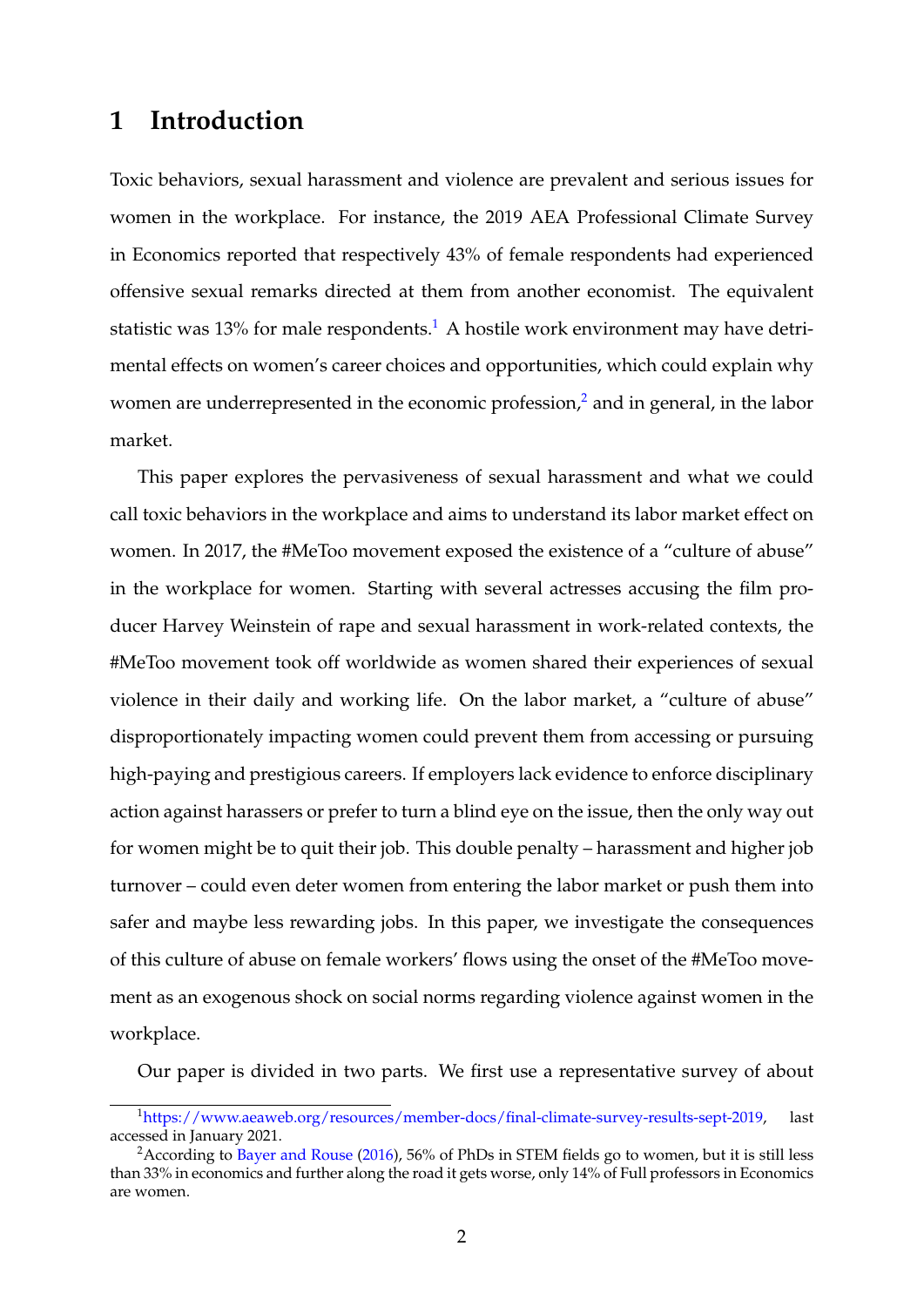11,500 employed French women, which includes a self-administered questionnaire about some instances of sexual harassment and sexist behaviors, to investigate what may affect the likelihood of being harassed in the workplace with a probit model. We then use this prediction in two exhaustive labor market administrative datasets to construct a measure of harassment risk for all establishments in France. We relate this establishment level measure of harassment risk to different types of workers flows for women and men: hire, layoff, termination by agreement and quit.

We then take advantage of the #MeToo shock in France to analyze whether it impacted women's working conditions or toleration of toxic behavior, and thus their worker flows. To do so, we use a triple difference strategy comparing worker flows of women and men before and after #MeToo in high risk versus low risk establishments. To disentangle whether our effects are driven by women or men's worker flows, we also implement a difference-in-difference strategy comparing worker flows in high versus low risk establishments before and after #MeToo.

Using the representative Working Conditions Survey, we find that around 12% of women reported being victim of sexual harassment or suffering from a sexist work environments in the last 12 months in France. We find that women frequently suffer from a variety of toxic behaviors. The women who reported always hearing derogatory remarks or jokes about women are 15 times more likely to be told obscene remarks, 130 times more likely to be made sexual propositions, and 40 times more likely to be physically or sexually assaulted than those who never hear such remarks. Women who report toxic behaviors are also more likely to work in companies with higher male representation and higher male executive or CEO representation. Additionally, women appear to be more at-risk in some specific sectors, such as in the accommodation and catering industry. We also demonstrate that the risk of harassment at the establishment level is correlated with lower hourly wages and narrower gender wage gaps. We also observe a significantly higher relative quit rate for women (compared to men) in highrisk (vs. low-risk) establishments. This corroborates the hypothesis of a double penalty faced by women, who are not only more frequently the victims of toxic behaviors, but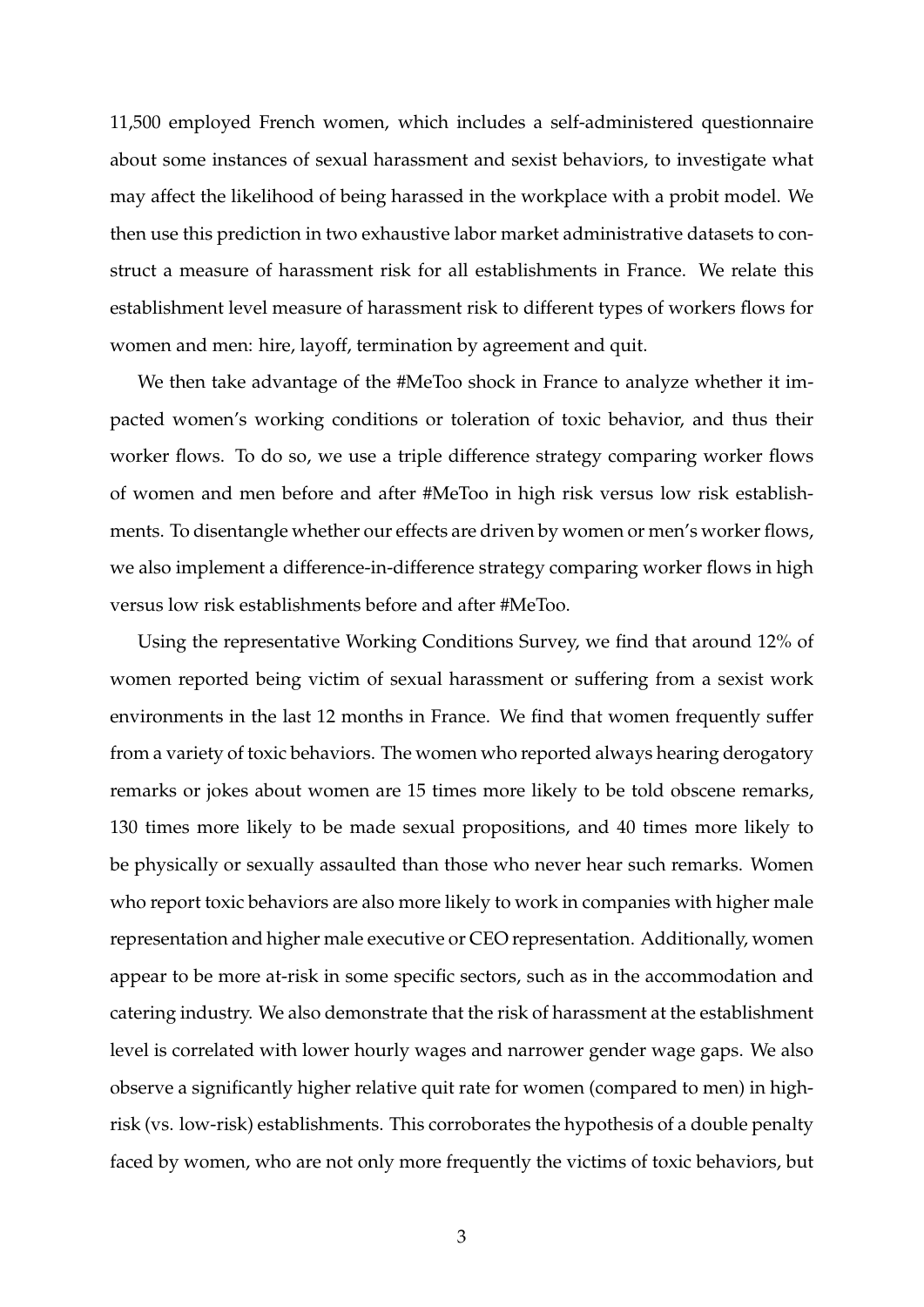also forced to quit their jobs to avoid it.

This is consistent with a monopsonistic modelization of the labor market where women have a lower elasticity of labor supply than men with regards to working conditions. Such situation can arise if worse working conditions for women are more socially accepted. Discrepancies in working conditions between men and women translate into discrepancies in terms of quit rates. However, if women's quit rate in toxic workplaces is not increasing enough to be unsustainable for their employers, they might lack incentives to change women's working conditions. We then might expect that #MeToo, by changing durably norms of what is acceptable in the workplace for women, might, at least in the short term if nothing else is changing, increase the double penalty. In the longer term, we expect this to push firms to act and improve women's working conditions.

We find that #MeToo resulted in an increase in the relative exit probability of women in high risk establishments. This is mainly driven by an increase in the relative quit probability of women. Our double difference strategy demonstrates that this is because women, not men, change their behavior. This suggests that #MeToo increased awareness among women in toxic work environments and, at least in the short term, that their working conditions did not improve sufficiently to prevent them from leaving in higher number.

We also find that that the #MeToo effect increases with firm size up to 500-999 employees, at which point it starts to decline. The effect also appears to be stronger in male-dominated sectors, such as construction and vehicle manufacturing, whereas there is no effect in the public sector. We also show that the effect of #MeToo increases women's exit from firms that have a higher risk of all types of toxic behaviors, and that even in firms that have a higher risk of derogatory remarks and jokes about women, we see an increase in women exits following #MeToo.

In this paper, we contribute to two strands of the literature. First, we contribute to the literature that measures the incidence of sexual harassment in the workplace and their consequences on women. Male-dominated work settings are found to be more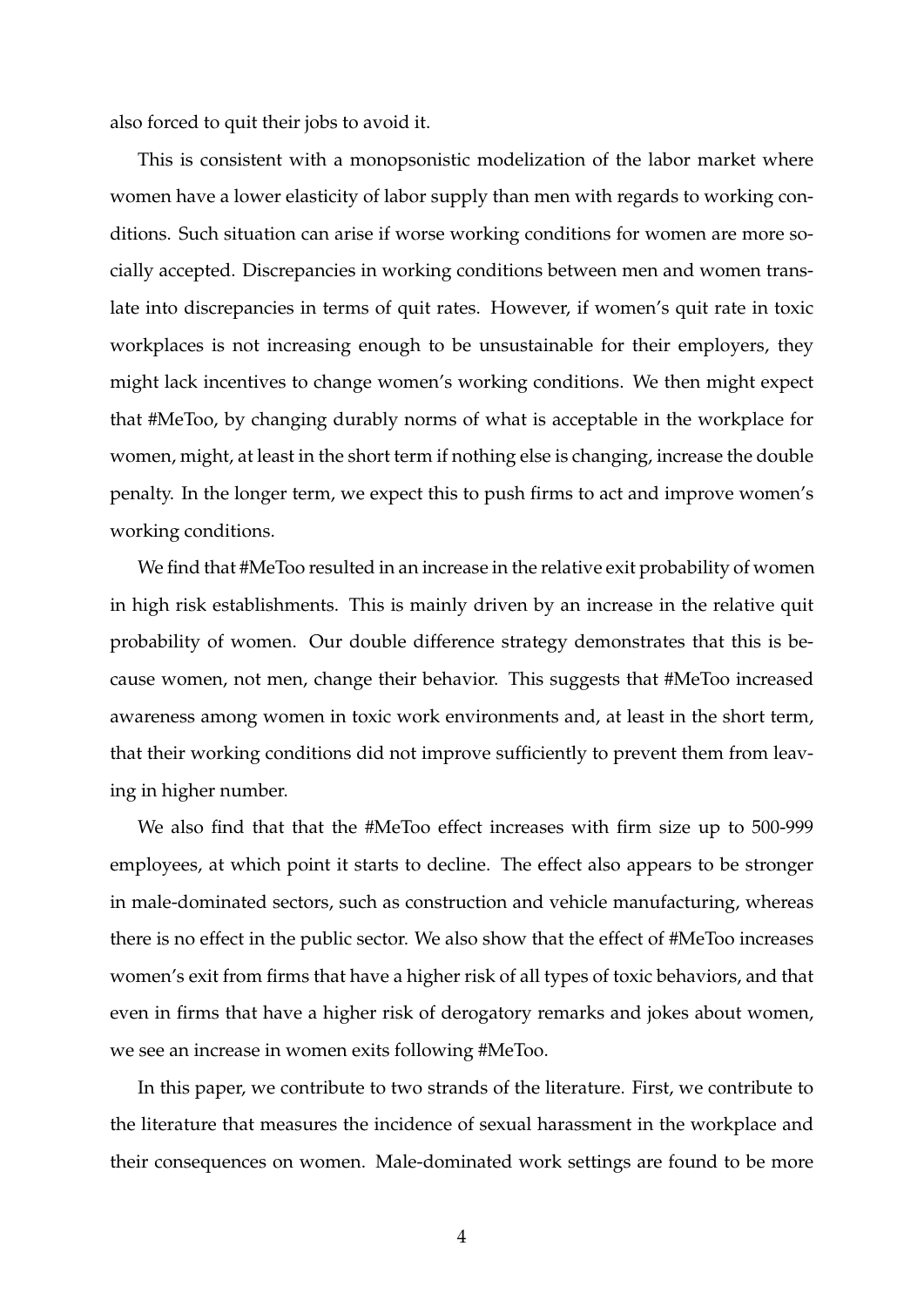prone to the emergence of sexual harassment against women [\(McLaughlin et al.,](#page-29-0) [2012;](#page-29-0) [Kabat-Farr and Cortina,](#page-29-1) [2014;](#page-29-1) [Folke and Rickne,](#page-28-1) [2020\)](#page-28-1). We extend those analyses by looking at more detailed characteristics of workers and firms. We also relate to the literature on compensating pay-differentials [\(Hersch,](#page-29-2) [2011;](#page-29-2) [Folke and Rickne,](#page-28-1) [2020\)](#page-28-1). Similarly to [Folke and Rickne](#page-28-1) [\(2020\)](#page-28-1), we find that high risk of sexual harassment is associated with lower wages, suggesting that there is no compensation for such harassment. Besides the consequences for mental and physical health [\(McDonald,](#page-29-3) [2012\)](#page-29-3), violence against women can have long-lasting effects on their career [\(Willness et al.,](#page-30-0) [2007;](#page-30-0) [McDonald,](#page-29-3) [2012;](#page-29-3) [Siddique,](#page-30-1) [2018\)](#page-30-1). For example, [McLaughlin et al.](#page-29-4) [\(2017\)](#page-29-4) shows that sexual harassment tends to increase the financial stress of victims by precipitating job changes. Our results do suggest that women tend to quit more than men in establishments that are at the top decile in term of toxic behavior risk.

We also relate to the literature that examines whether activist movements can change the norms and behavior of employees or firms. For instance, [Weber et al.](#page-30-2) [\(2009\)](#page-30-2) showed that anti-genetic movements in Germany affected the commercialization of biotechnologies by pharmaceutical firms. In particular, our paper also contributes to an emerging literature that focuses specifically on the #MeToo movement [\(Cheng and Hsiaw,](#page-28-2) [2020;](#page-28-2) [Lins et al.,](#page-29-5) [2020;](#page-29-5) [Borelli-Kjaer et al.,](#page-28-3) [2021;](#page-28-3) [Lins et al.,](#page-29-6) [2021\)](#page-29-6). [Levy and Mattsson](#page-29-7) [\(2019\)](#page-29-7) found that, by changing norms, the #MeToo movement increased the reporting of sexual crimes to the police by 13% during the first six months and that this effect persisted for at least 15 months. Focusing more on labor market outcomes, [Cici](#page-28-4) [et al.](#page-28-4) [\(2020\)](#page-28-4) found that the productivity of female mutual fund managers significantly increased following #MeToo, suggesting that reducing the threat of sexual harassment improves productivity. More similar to us, [Bernabe](#page-28-5) [\(2020\)](#page-28-5) found that women's propensity to switch jobs was 20% lower in US counties where the tone of news coverage on #MeToo was negative compared to the ones where it was neutral. To the best of our knowledge, we are the first to analyze the impact of #MeToo on worker flows such as hires, quits, and layoffs within firms. In line with this literature, our results suggest that employees do respond to grassroots activist movements.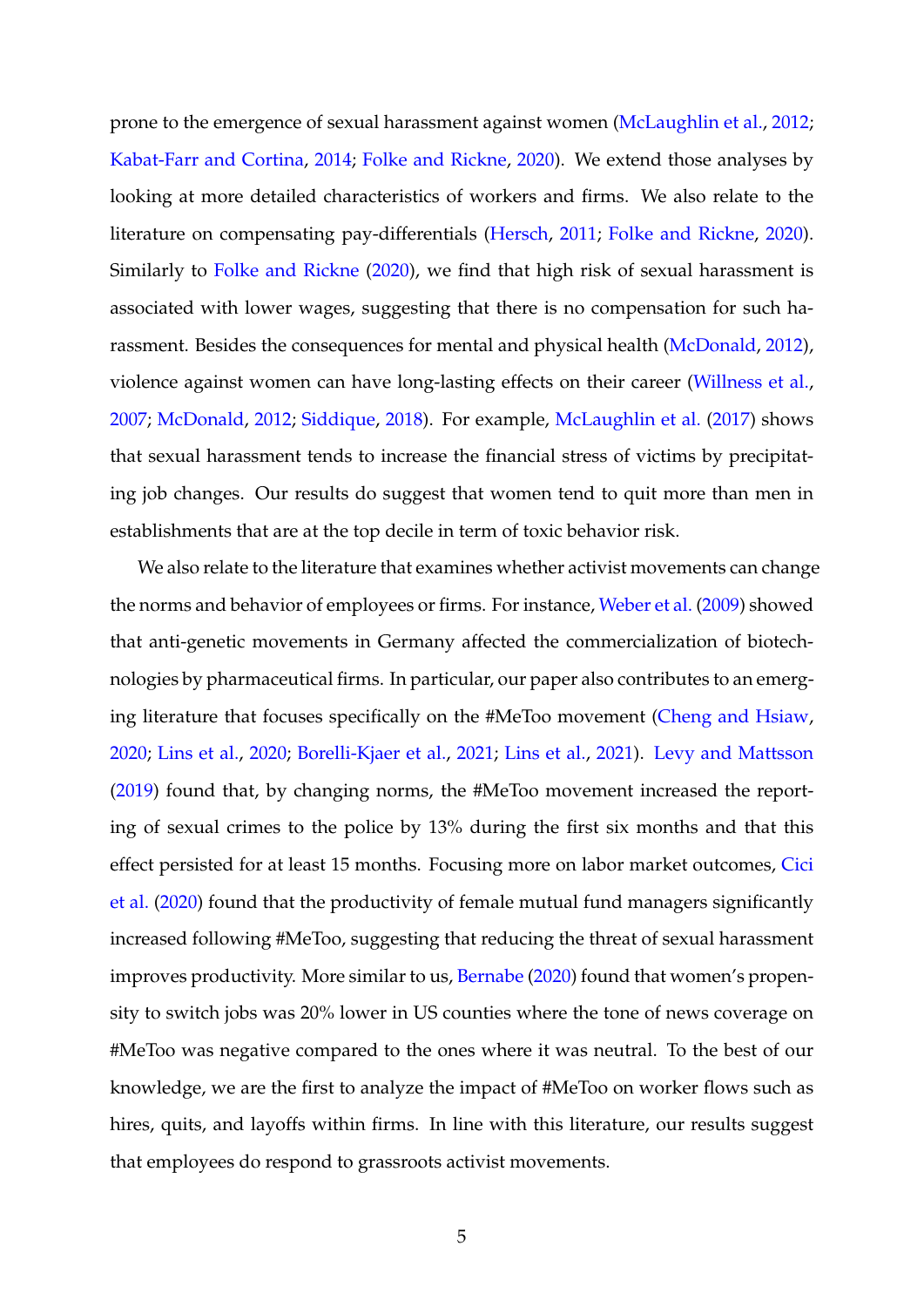The remainder of the paper is structured as follows. Section [2](#page-6-0) details the data we use in this paper, the context of #MeToo in France, as well as our findings about the prevalence of sexual harassment in the workplace in France. Section [3](#page-15-0) presents a simple model of monopsony discrimination on the labor market to link the issue of toxic behavior in the workplace and gender specific worker flows. Section [4](#page-18-0) presents our empirical strategy. Section [5](#page-19-0) lays out our results on the impact of #MeToo on women worker flows, and Section [6](#page-26-0) concludes.

#### <span id="page-6-0"></span>**2 Data and Context**

#### <span id="page-6-3"></span>**2.1 Data**

We rely on three main data sources. We use the 2016 Working Conditions survey, which interviews a representative sample of around 27,700 employed adults about their working conditions from October 2015 to June  $2016<sup>3</sup>$  $2016<sup>3</sup>$  $2016<sup>3</sup>$ . The survey covers a wide variety of topics and is organized into two sections. The first section contains questions regarding professional activities, work organization, health, family life, and career path. The second section is self-administered and includes more intimate questions regarding their personal life, job difficulties, work relationships, and sexual harassment. Around 7% of the sample does not respond to the self-administered section. We use the responses to the sexual harassment questions to ascertain the types of establishments in which women are more likely to report being harassed. To that end, we restrict the sample to employed women between the ages of 18 and 65, yielding to 11,488 observations. We then focus on four main questions:

1. "In the past 12 months, have you experienced any of the following difficult situations at work? One or more people systematically behave with you in the following ways: They insistently make sexual propositions to you" $4$ 

<span id="page-6-2"></span><span id="page-6-1"></span><sup>3</sup>Enquête Conditions de Travail 2016

<sup>4</sup>"Au cours des douze derniers mois, vous est-il arrivé de vivre au travail les situations difficiles suivantes ? Une ou plusieurs personnesse se comportent systématiquement avec vous de la façon suivante: Vous fait des propositions à caractère sexuel de façon insistante ?"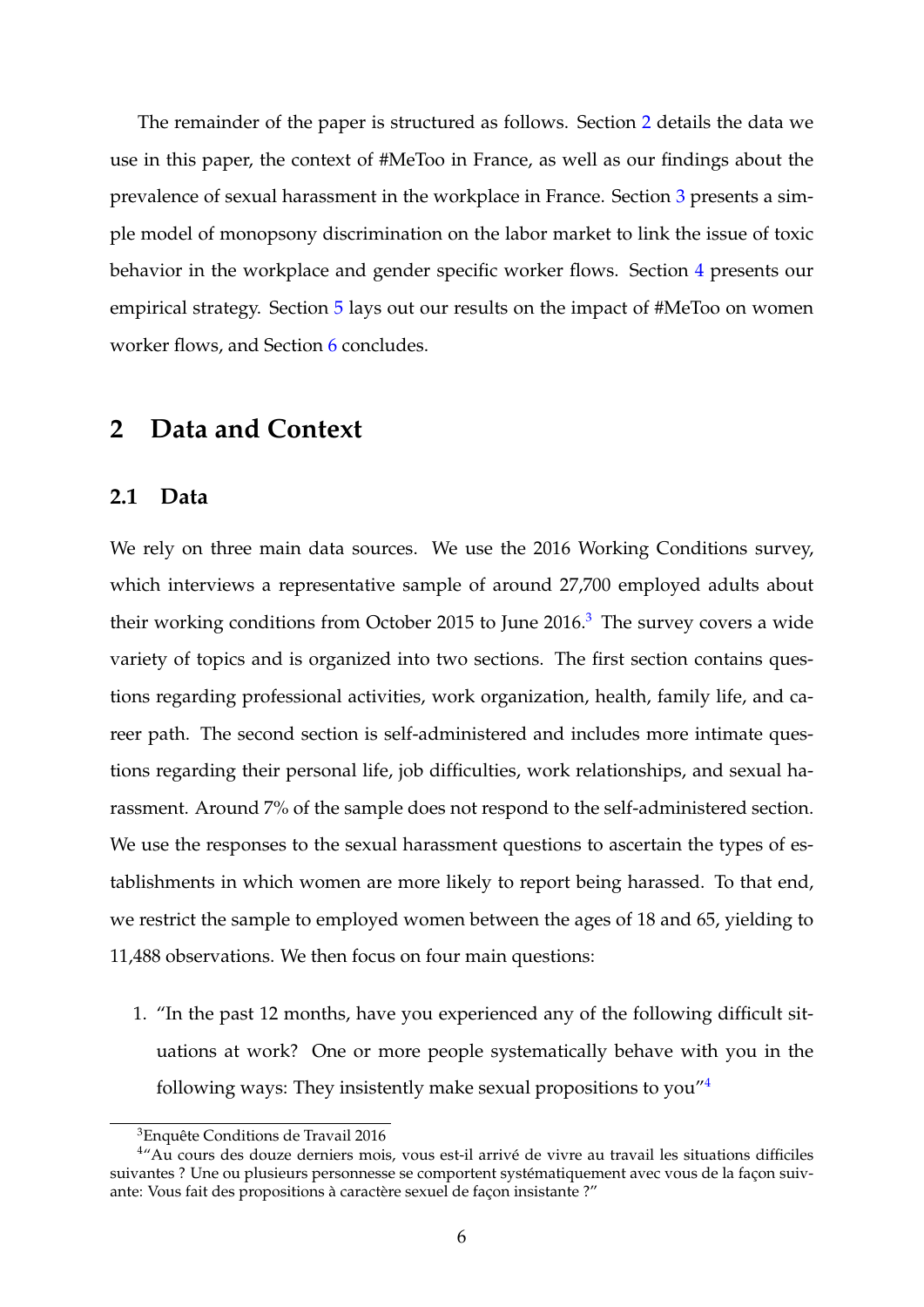- 2. "In the past 12 months, have you experienced any of the following difficult situations at work? One or more people systematically behave with you in the following ways: Saying obscene or degrading things to you."[5](#page-7-0)
- 3. "In the past 12 months, in the course of your work, have you been physically or sexually assaulted by your colleagues or superiors?"<sup>[6](#page-7-1)</sup>
- 4. "At work, I hear derogatory remarks or jokes about women"

Following up on the first two questions, further questions were asked to elicit additional information on the perpetrators of those behaviors:(a) "The individual(s) who has(ve) had the described behaviour is (are): one or more persons of your firm"  $\frac{8}{3}$  $\frac{8}{3}$  $\frac{8}{3}$  and (b) "The individual(s) who has(ve) had the described behaviour is (are): one or more clients, customers or patients." <sup>[9](#page-7-4)</sup> We analyze behaviors of coworkers or superiors, not of clients. We create a binary variable that indicates whether a person has been subjected to harassment and assigns the value 1 to women who respond yes to questions (1) and (a), or to questions (2) and (a), or to question (3). Additionally, the variable is equivalent to 1 for women who respond "always" or "often" to questions (4). Our variable is set to zero for women who respond "no" to all three of our first questions, or for women who respond "yes" to one of our two initial questions but not to (a), and who respond "sometimes" or "never" to question (4). Sexual harassment, sexual assault, and overtly sexist work conditions are all included in our variable. For the sake of clarity, we will refer to this collection of instances as sexual harassment for the remainder of the study.

Sexual harassment may be difficult to perfectly measure. French law establishes two distinct categories of sexual harassment.<sup>[10](#page-7-5)</sup> It can be serious pressure used to ob-

<span id="page-7-0"></span><sup>5</sup>"Au cours des douze derniers mois, vous est-il arrivé de vivre au travail les situations difficiles suivantes ? Une ou plusieurs personnesse comportent systématiquement avec vous de la façon suivante: Vous dit des choses obscènes ou dégradantes ?"

<span id="page-7-1"></span><sup>&</sup>lt;sup>6"</sup>Au cours des douze derniers mois, dans le cadre de votre travail, avez-vous été victime d'une agression physique ou sexuelle de la part de vos collègues ou de vos supérieurs ?"

<span id="page-7-3"></span><span id="page-7-2"></span><sup>7</sup>"A mon travail, j'entends des propos désobligeants ou des blagues sur les femmes"

<sup>8</sup>La ou les personnes ayant eu les comportements décrits est(sont) : une ou plusieurs personnes de votre entreprise.

<span id="page-7-4"></span><sup>9</sup>La ou les personnes ayant eu les comportements décrits est(sont) : un ou plusieurs de vos clients, usagers, patients

<span id="page-7-5"></span> $^{10}$ art. L. 1153-1 of labor law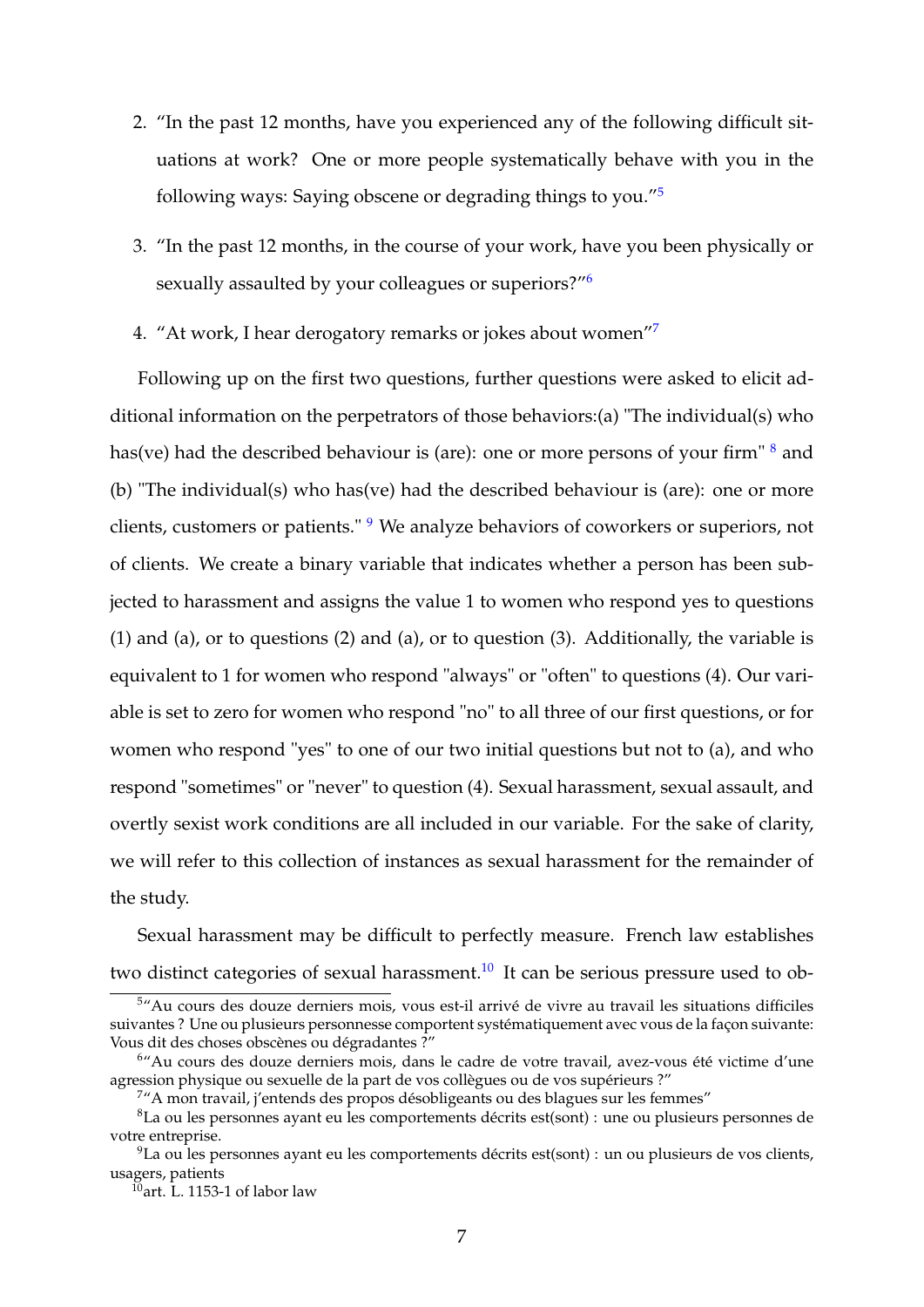tain a sexual act, such as layoff blackmail, which does not need to be repeated; or it can be unwanted *repeated* sexual remarks or behaviors. Sexual assault on the other hand is defined as "any sexual act performed with the use of violence, constraint, threat or surprise".<sup>[11](#page-8-0)</sup> Thus, we may be missing some instances of sexual harassment in which significant pressure was used to elicit a sexual act only once, as none of the questionnaire's questions pertain to that specific situation. This is, however, the least prevalent form of sexual harassment [\(Waldo et al.,](#page-30-3) [1998;](#page-30-3) [Fitzgerald and Cortina,](#page-28-6) [2018\)](#page-28-6).

Respondents may also be hesitant to report toxic behaviors for fear of retaliation or to avoid looking like a victim. While this is unlikely to completely solve this issue, all sexual harassment questions in the 2016 Working Condition Survey are selfadministered by respondents, which improves privacy and is likely to reduce underreporting bias [\(Cullen,](#page-28-7) [2020\)](#page-28-7). Moreover, employees are guaranteed anonymity for their responses, and employers are unable to access their employees' responses. Employees are thus protected from retaliatory firing [\(Dahl and Knepper,](#page-28-8) [2021\)](#page-28-8) and, because the results are not made public, there is no chance that the answers to those questions may jeopardize firms' reputations. These reasons should help to further diminish the under-reporting bias. In addition, as the first two questions do not include the term "sexual harassment," and previous research has shown that directly asking respondents about their experiences with sexual harassment (rather than simply listing be-haviors) results in significantly lower estimates of sexual harassment incidence [\(Ilies](#page-29-8) [et al.,](#page-29-8) [2003\)](#page-29-8), the under-reporting is likely to be low. Finally, because sexual harassment is included in a broader set of questions about working conditions, it is less salient, possibly reducing social desirability and demand bias.

We also use the MMO database (Declarations of Labor Movement, or *Déclarations* des Mouvement des Main d'Oeuvre in French) from 2015 to 2018.<sup>[12](#page-8-1)</sup> The MMO database is produced by the DARES, the statistical office of the French labor ministry. All establishments with more than 50 employees must complete a survey detailing each entry

<span id="page-8-1"></span><span id="page-8-0"></span> $11$ Art. 222.21 CP

<sup>&</sup>lt;sup>12</sup>The DMMO are DARES proprietary data that researchers can access if they follow the protocols outlined [here.](https://www.casd.eu/en/your-project/procedures-dhabilitation/)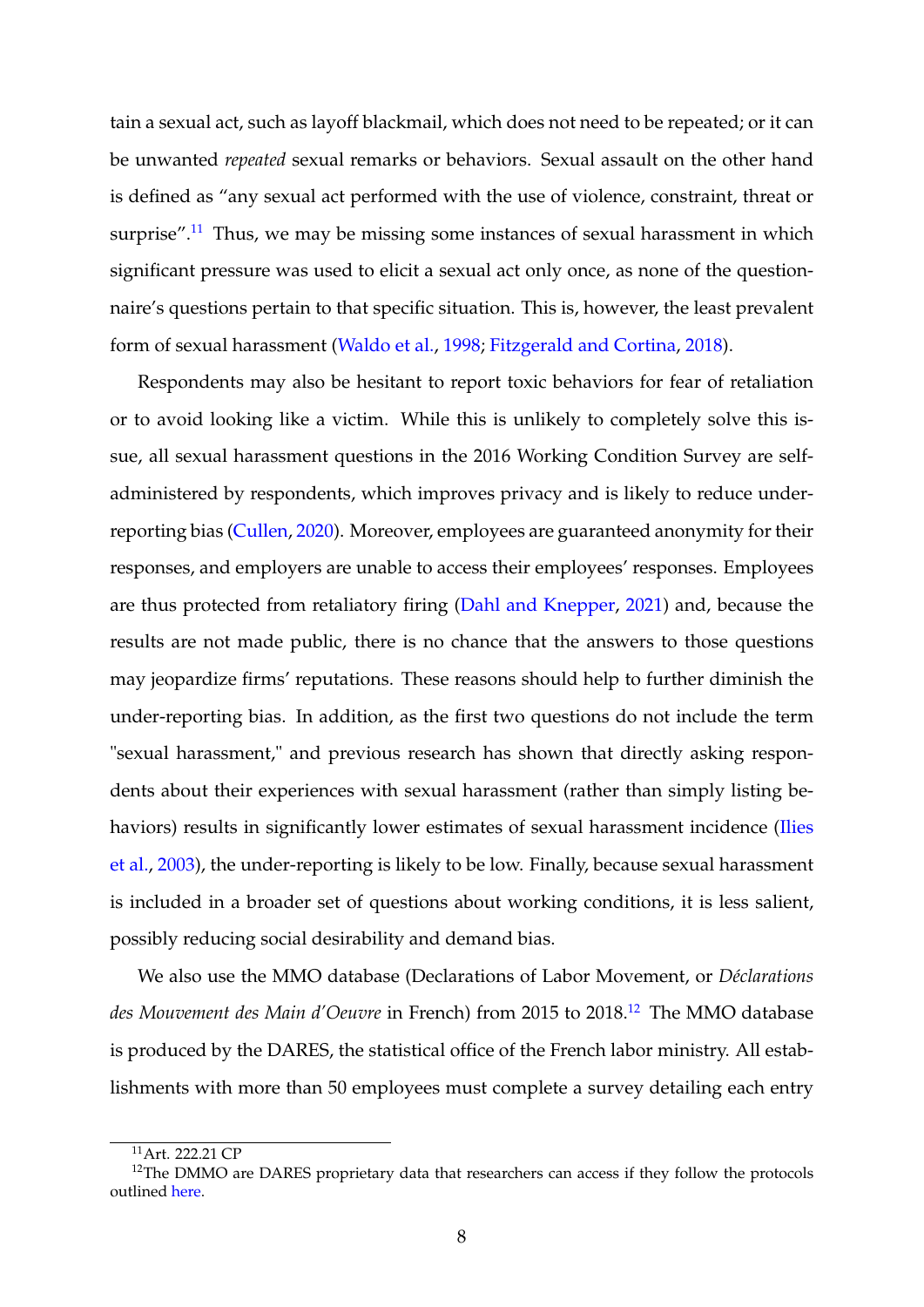and exit from the establishment: recruitment on permanent or fixed-term contracts, transfer to another establishment, quits, dismissal for economic or other reasons, retirement, termination by agreement, etc. This dataset not only distinguishes between establishment entries and departures and their motivations, but also provides the sex of the individual affected by the movement. It hence allows us to precisely measure the number of each type of worker flow within an establishment on a daily basis, for both women and men.

Finally, we also use the DADS 2015 (Annual Declaration of Social Data, or "Declaration Annuelle des Donnees Sociales" in French), an exhaustive database that links employees and employers. The DADS uses forms sent by all private companies for the payment of employer contributions. We first have information on the sector and kind of activity of establishments. Second, firms report the duration of employment, the corresponding wage, and the worker's occupation for each position. This allows us to measure the gender wage gap, the proportion of women, the number of employees and other pertinent statistics within each establishment in 2015.

#### **2.2 Sexual harassment in France**

#### **2.2.1 Stylized facts**

We use the representative sample of 11,488 women from the 2016 "Conditions de Travail" to learn more about harassment victims and the nature of their workplace.

Around 12% of women report being victims of sexual harassment or sexist work environments, which means they experienced at least one instance of sexist behavior in the last 12 months. More precisely, 9% constantly or frequently hear derogatory remarks about women. A little less than 1% report being physically or sexually assaulted in the past year. About 3% of employees have been told demeaning or obscene remarks, and 1% have been made persistent sexual advances by coworkers or superi-ors over the last twelve months.<sup>[13](#page-9-0)</sup>

<span id="page-9-0"></span> $13$ The perpetrators are more frequently coworkers than clients or customers: 0.26 percent and 0.11 percent of women, respectively, reported being told obscene or degrading comments or being made sexual propositions only by clients, customers, or patients in the preceding twelve months.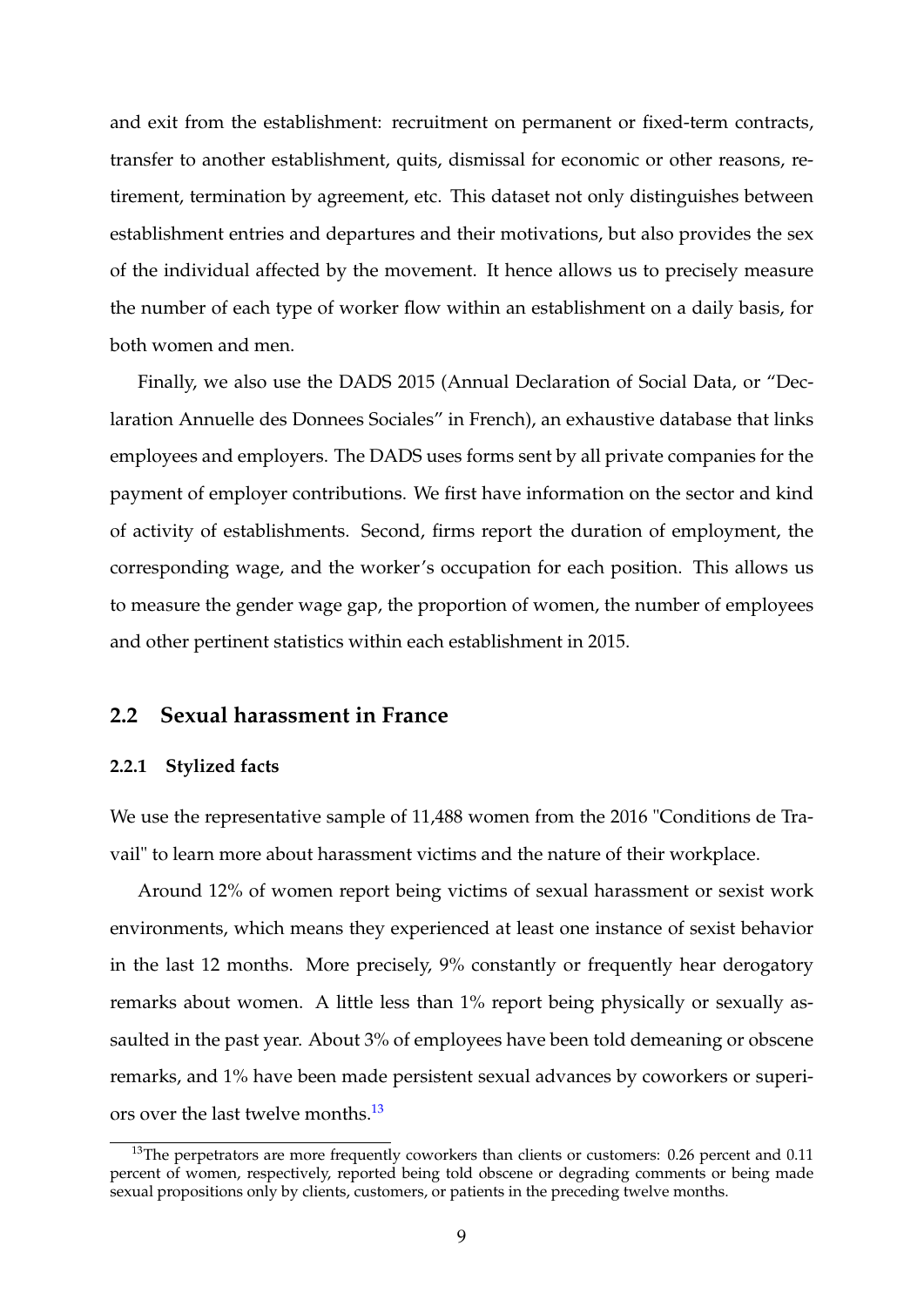Sexist and harassment experiences are correlated with each other: women reporting one type of toxic behavior are also more likely to report experiencing other types. Figure [1](#page-10-0) illustrates the dramatic disparities in likelihood of reporting various types of sexual harassment based on the level of sexism in the workplace. This is identified by responses to question  $(4)^{14}$  $(4)^{14}$  $(4)^{14}$ , regarding the frequency of hearing derogatory remarks about women at work. Compared to women working in non-sexist environments, women in sexist working environments are 15 times more likely to also report being told obscene remarks, over 110 times more likely to report being made insistent sexual propositions, and about 40 times more likely to report being physically or sexually as-

<span id="page-10-0"></span>



Source: 2016 Working Conditions Survey. Note: The figure reports the share of women experiencing different type of harassment according to their answer on whether they hear derogatory remarks or jokes about women at work.

Reading: 27% of women reporting always hearing derogatory remarks or jokes about women at work also report being told obscene or degrading things.

<span id="page-10-1"></span><sup>&</sup>lt;sup>14</sup>"At work, I hear derogatory remarks or jokes about women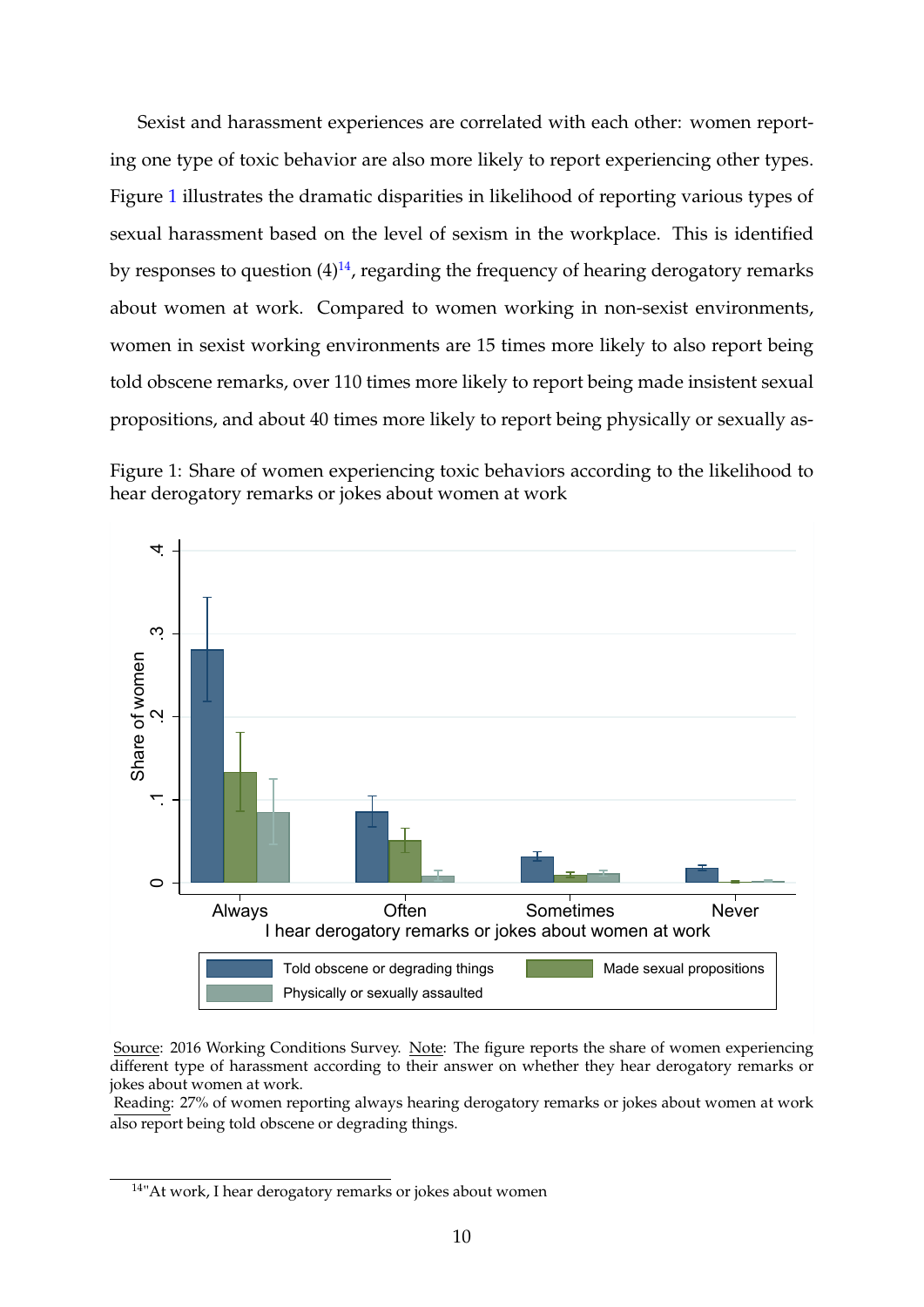saulted.<sup>[15](#page-11-0)</sup> As such, the fourth question about sexist work environments appears to be an accurate proxy for incidents of sexual harassment and likely compensates for some of the underreporting bias.

Table [B.1](#page-33-0) compares women who report experiencing harassment to those who do not. We find that women who report toxic behaviors are much more likely to work in companies with a higher male representation in general, a higher male representation in executive position and in CEO position. We observe no statistically significant differences in terms of age, monthly pay, or contract type. Table [B.2,](#page-34-0) displays the mean harassment likelihood by sectors and compares it to the mean for all sectors. It shows that while women are less likely to be harassed in the public administration, education, human health, and social work sectors, they are also much more likely to be harassed notably in the accommodation and catering sector.

#### **2.2.2 Harassment risk and women outcomes**

A goal of this study is to link the harassment probability obtained from the 2016 Working Conditions survey to all firms in the French administrative dataset. To this end, we compute a measure of harassment risk that we can relate to French administrative datasets by fitting the following probit model on our sample of working-age women from the Working Conditions Survey:

<span id="page-11-1"></span>
$$
P(SexualH_{ij} = 1)
$$
  
=  $f(\sum_{k=18}^{65} \alpha_{ik} \cdot (Age_i = k), \sum_k \delta_{ik} \cdot (Job_i = k), \sum_k \mu_{ik} \cdot (WageQuintile_i = k),$   

$$
\sum_k \beta_{jk} \cdot (sector_j = K), \sum_k \eta_{jk} \cdot (Region_j = K), \gamma \cdot Share Women_j, \epsilon_{ij})
$$
 (1)

where  $SexualH_{ij} = 1$  if the woman *i* declared having been sexually harassed in firm j, WageQuintile<sub>i</sub> corresponds to her wage quintile,  $Job_i$  to her socio-economic profession,  $ShareWomen_i$  to the share of women in the establishment and  $sector_i$  to the

<span id="page-11-0"></span><sup>&</sup>lt;sup>15</sup>We define non-sexist workplaces as those in which women never report hearing derogatory remarks or jokes about women, and sexist workplaces as those in which women report constantly hearing such comments.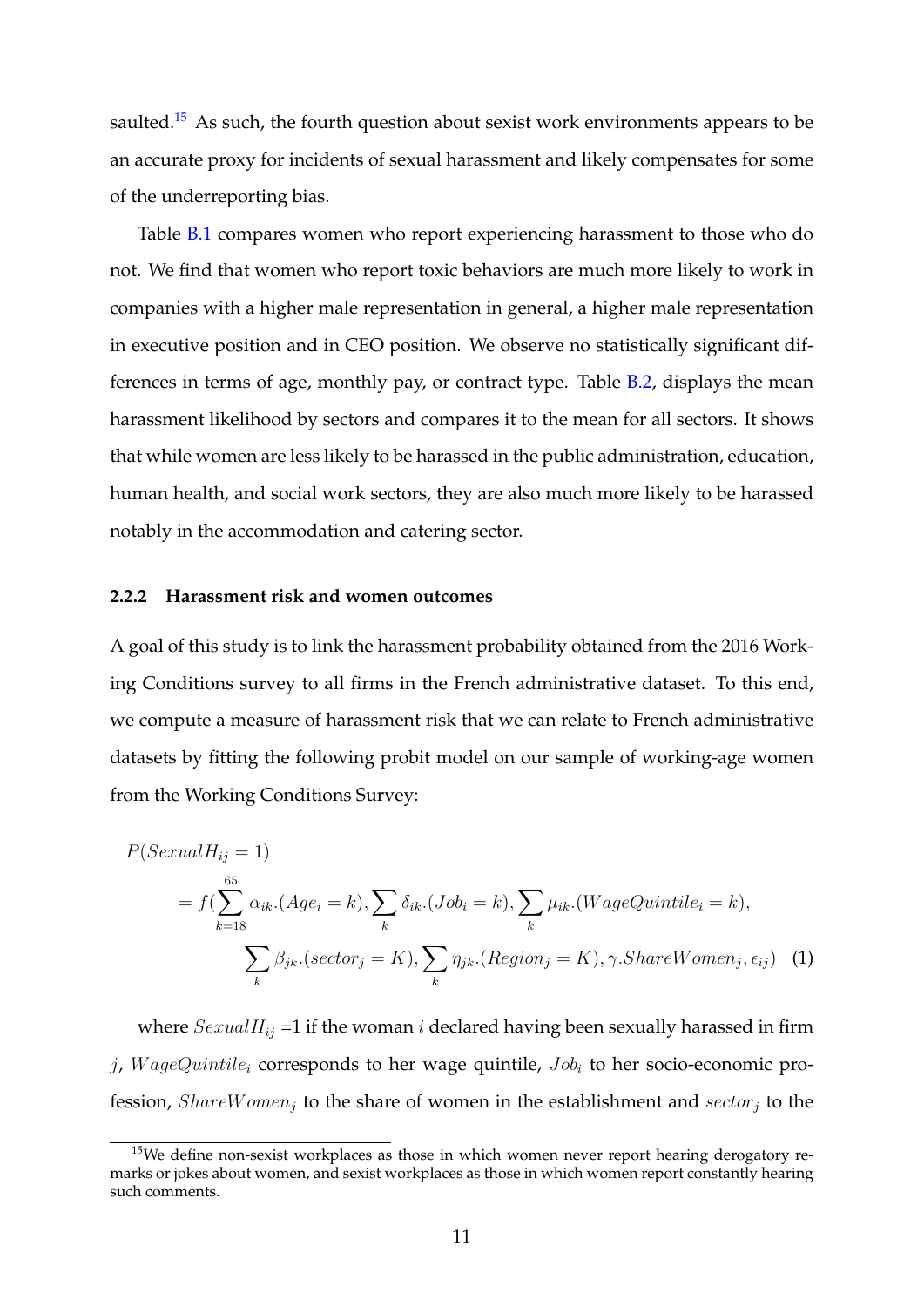<span id="page-12-0"></span>sector of the firm  $i$ .

![](_page_12_Figure_1.jpeg)

(a) When harassment risk is high, the gender gap is lower

(b) But when harassment risk is high, hourly wages (in euros) are also lower

![](_page_12_Figure_4.jpeg)

Source: 2016 Working Conditions Survey and DADS 2015. Note: These figures relates the deciles of estimated harassment risk with the gender pay gap (a) and hourly wages (b).

Reading: In establishments part of the 10th decile of harassment risk in 2015, women earned 97% of the men's wage and workers earn on average a bit less than  $12 \in \text{per hour}$ .

Given that these characteristics are present in both the 2016 Working Conditions Survey and the DADS data, we can use the prediction from this probit model to obtain the probability of harassment risk for each woman in the DADS and aggregate those probabilities to obtain a measure of harassment risk for women at the establishment level. This measures the average probability that women in the establishment have encountered instances of harassment or sexism in the last 12 months. As illustrated in Figure [2a,](#page-12-0) a higher risk of harassment is associated with a smaller gender wage gap at the establishment level. This can be explained in part by the fact that establishments with a high risk of harassment also pay lower hourly wages, as illustrated in Figure [2b.](#page-12-0)

Figure [3](#page-13-0) examines the relationship between establishments' harassment risk and women's quit rate (i.e., the rate of women leaving a firm in a quarter) or women's relative quit rate in comparison to men. Figures [3a](#page-13-0) and [3b](#page-13-0) show that women quit their jobs at a higher rate in high-risk establishments. Both their quit rate and relative quit rate increase significantly for establishments in the last decile of harassment risk. This supports the double penalty hypothesis: not only are women subjected to more sexual harassment in these establishments, but they are also forced to quit their jobs in order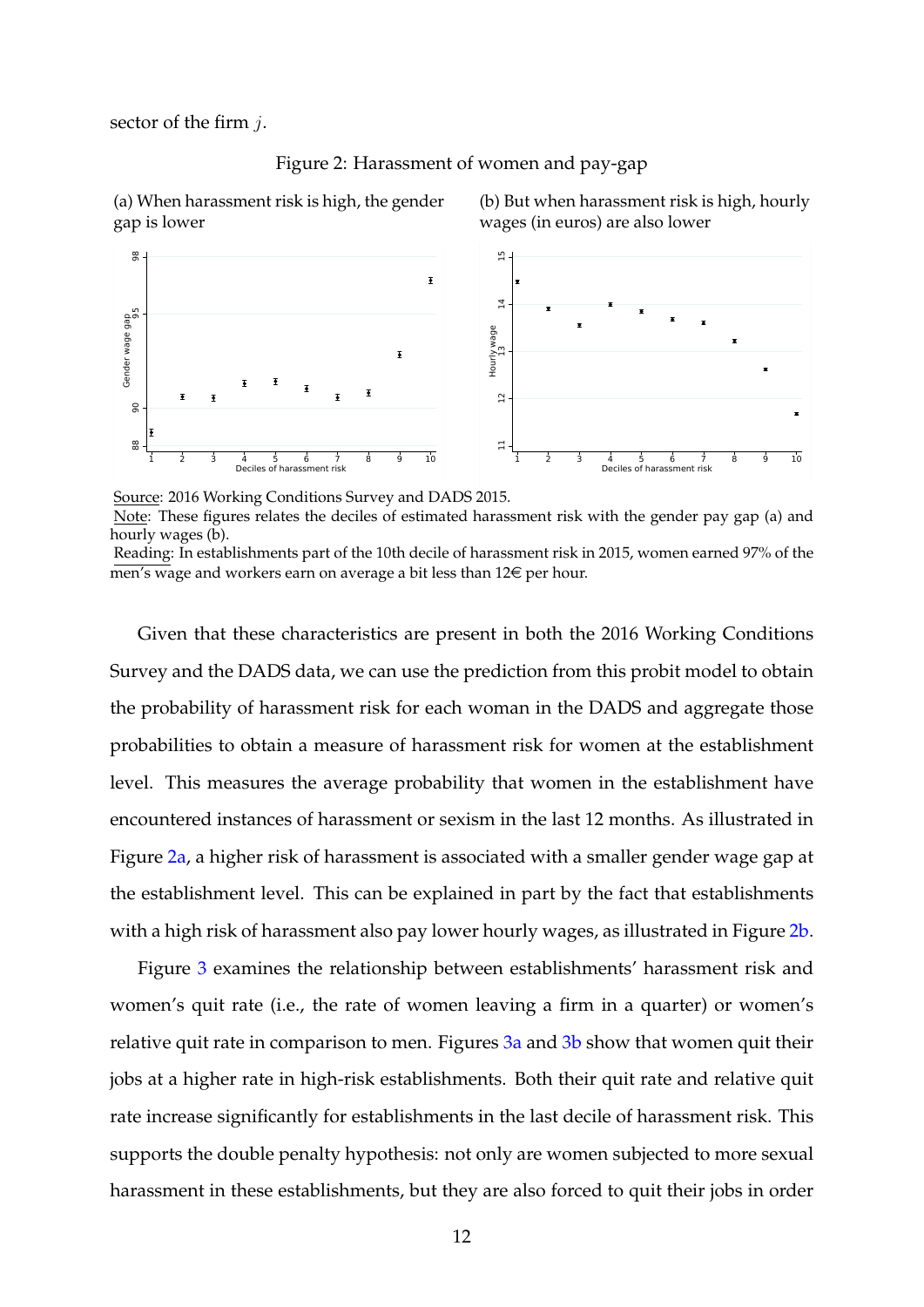<span id="page-13-0"></span>to escape it.

![](_page_13_Figure_1.jpeg)

(a) Women's quit rate rises sharply in more at risk establishments

(b) Women's *relative* quit rate rises sharply in more at risk establishments

![](_page_13_Figure_4.jpeg)

Source: 2016 Working Conditions Survey, DADS 2015, and DMMO 2016. Note: The figure shows women's quit rate and women's relative quit rate according to the decile of estimated harassment risk in the establishment.

Reading: In establishments in the last decile of harassment risk, women's quit rate is 9.4% and this rate is about 8 points higher than men's quit rate.

#### <span id="page-13-1"></span>**2.3 #MeToo in France**

On October 15th, 2017, in response to media reports about Harvey Weinstein, the actress Alyssa Milano re-popularized the 2007 hashtag #MeToo, inviting women to share their stories of sexual violence. This resulted in a flood of anonymous and nonanonymous statements on general and social media platforms, raising public awareness of sexual harassment issues. In France, on October 14th 2017, journalist Sandra Muller created an analogous hashtag, #balancetonporc, which garnered over 931 000 tweets within a year. Its claimed goal was to name and shame perpetrators, but the broader goal was to spark a public conversation about the best ways to eradicate sexual harassment and encourage victims to speak out. Along with condemning harassers, what was denounced was a chronic culture of abuse in some instances, with the institutions responsible with policing it remaining silent or even sometimes protecting harassers.

The #MeToo and #balancetonporc phenomenons were very strong and generated overnight an important reckoning about sexual harassment issues in the workplace in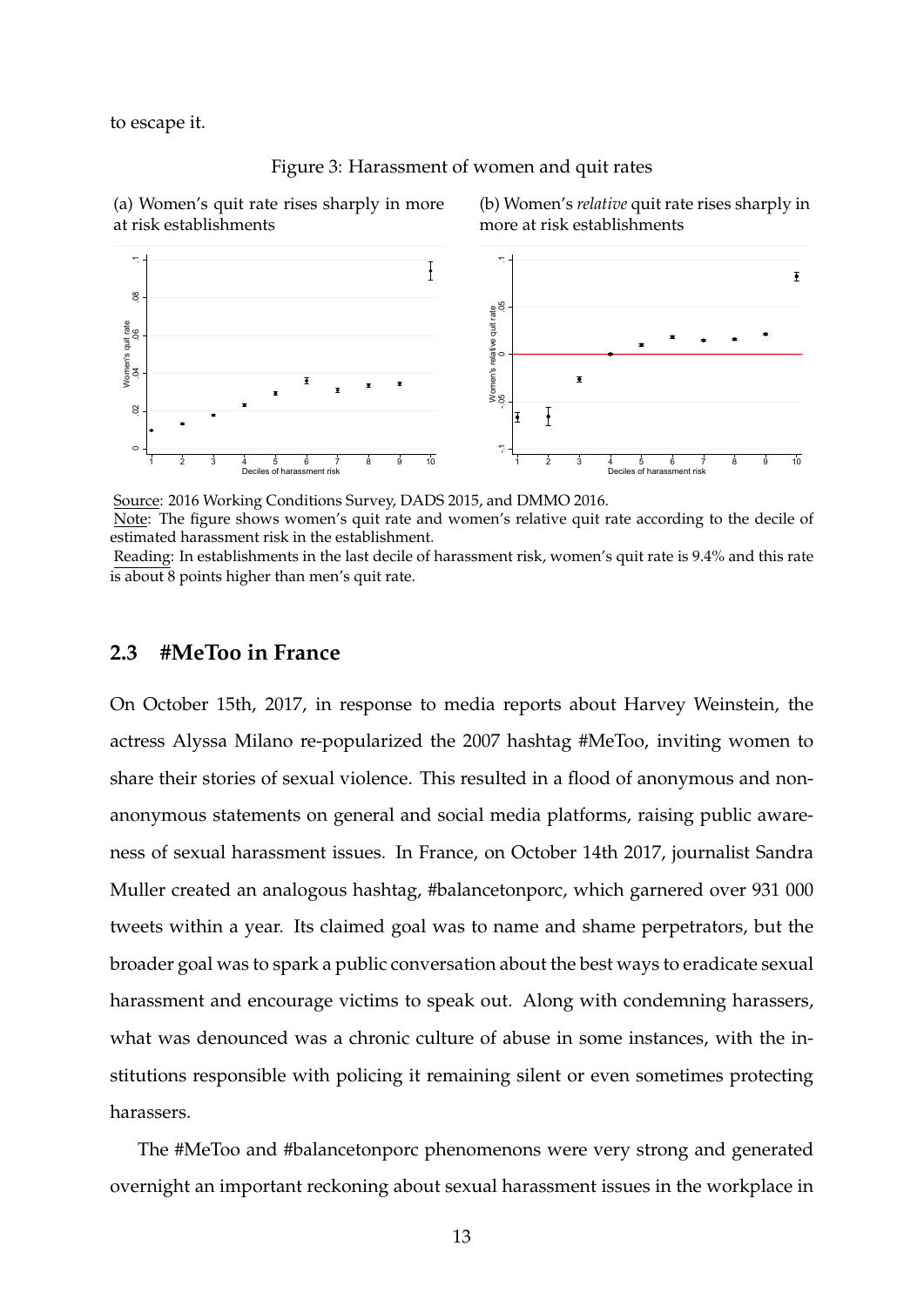most developed countries. Figure [4](#page-14-0) depicts the weekly frequency of Google searches in France for #MeToo and #balancetonporc between 2016 and 2018. Beginning on October 15th, 2017, searches rose considerably, having been virtually non-existent earlier. In particular, there were not already ongoing discussions on related topics if we look at the time prior to the hastag breakout. In Figure [A.1](#page-31-0) in Appendix, we can see the identical spike on October 15th for google searches regarding sexual harassment (harcèlement sexuel"), providing more evidence for the exogeneity of the #MeToo shock.

<span id="page-14-0"></span>![](_page_14_Figure_1.jpeg)

Figure 4: Google searches for "#MeToo" surged after October 2017

Source: Google Trends.

Note: The results reflect the proportion of searches for the "#MeToo" keyword in a specific region and time period, relative to the region with the highest usage of that keyword (value of 100). Thus, a value of 50 means that the keyword was used half as often in the region concerned, and a value of 0 means that there is insufficient data for that keyword.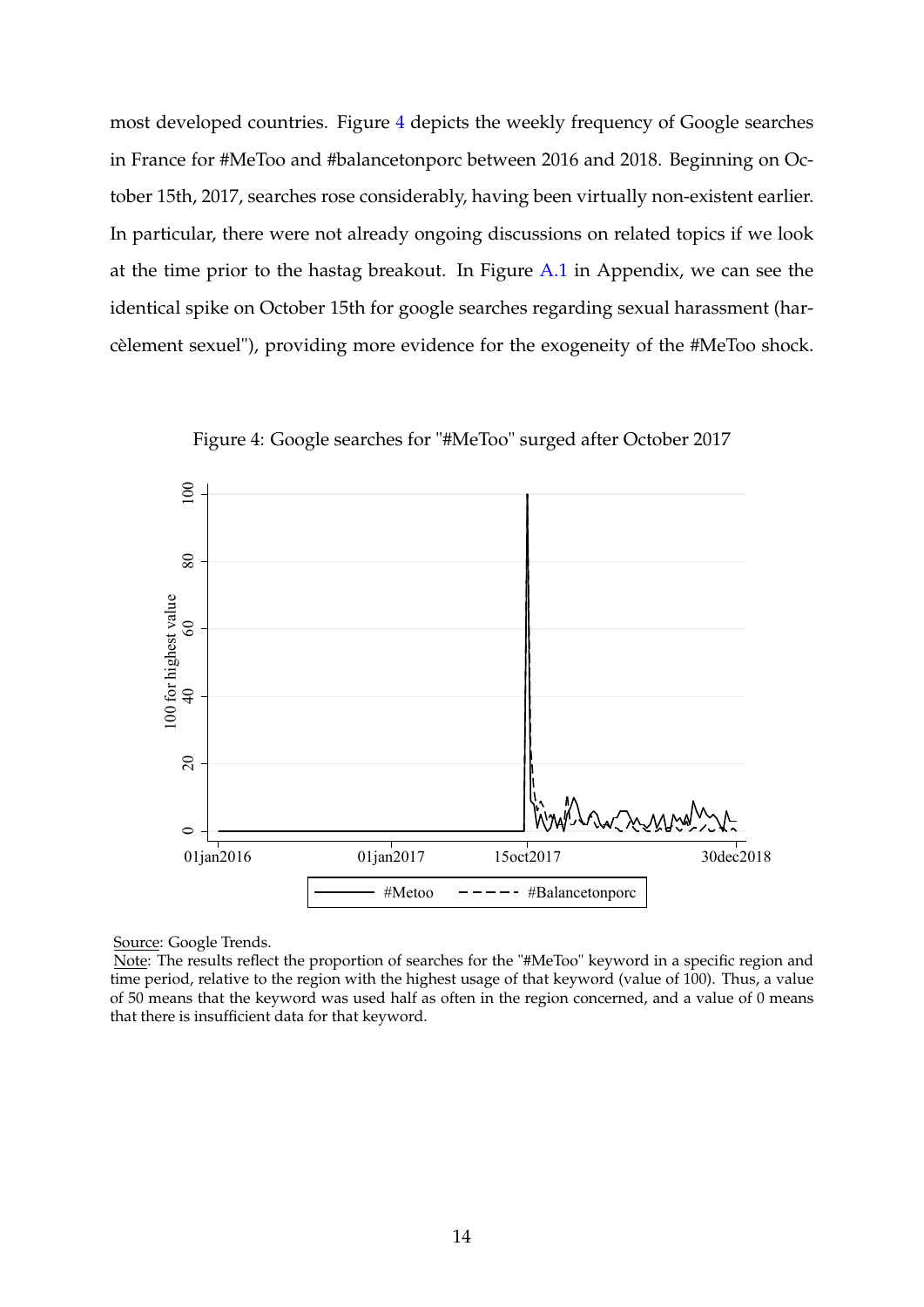# <span id="page-15-0"></span>**3 An illustrative model of wage and working conditions gender gap**

We develop in this section an illustrative model of monopsonistic discrimination to explain why in some establishments there might be wage and working conditions gender gaps and why it can lead to discrepancies in terms of worker flows for men and women. Understanding the links between the gender gaps in working conditions and worker flows is important to comprehend the double penalty associated with gendered toxic behaviors and how #MeToo might impact the labor market by moving the needle toward a lower acceptability of toxic behaviors in the workplace.

This model is very close to the job-to-job search models of [Burdett and Mortensen](#page-28-9) [\(1998\)](#page-28-9), [Manning](#page-29-9) [\(2003\)](#page-29-9) and [Barth and Dale-Olsen](#page-28-10) [\(2009\)](#page-28-10). There are two types of labor inputs  $j = 1, 2$  that are in two completely segregated labor markets. We focus on a representative employer.

At any moment, the number of employees of type j hired  $H^j(w^j, x^j)$  is an increasing function of the wage  $w^j$  and the working condition  $x^j$  and the fraction of the employer's stock of employers that leaves the firms over the same period  $q^{j}(w^{j}, x^{j})$  is a decreasing function of the same variables.

As it is customary in these models, we assume that while quits are proportional to the number of employees, the number of hires is, by an assumption of random matching, a function of  $w^j$  and independent of  $L^j$  the stock of employees of type  $j$  that are employed.

In the steady state,  $L^j$ , the labor supply of employee of type  $j$ , is :

$$
L^{j} = \frac{H^{j}(w^{j}, x^{j})}{q^{j}(w^{j}, x^{j})}
$$
 (2)

Let  $\lambda^j$  be the probability to receive a job off for an employee of type j. Let also  $F^{j}(w^{j}, x^{j})$  be the endogenously determined job offer cumulative distribution function and  $\delta^j$  be the exogenous separation rate of an employee of type j.

The probability that an employee of type  $j$  leave is equal to the exogenous sepa-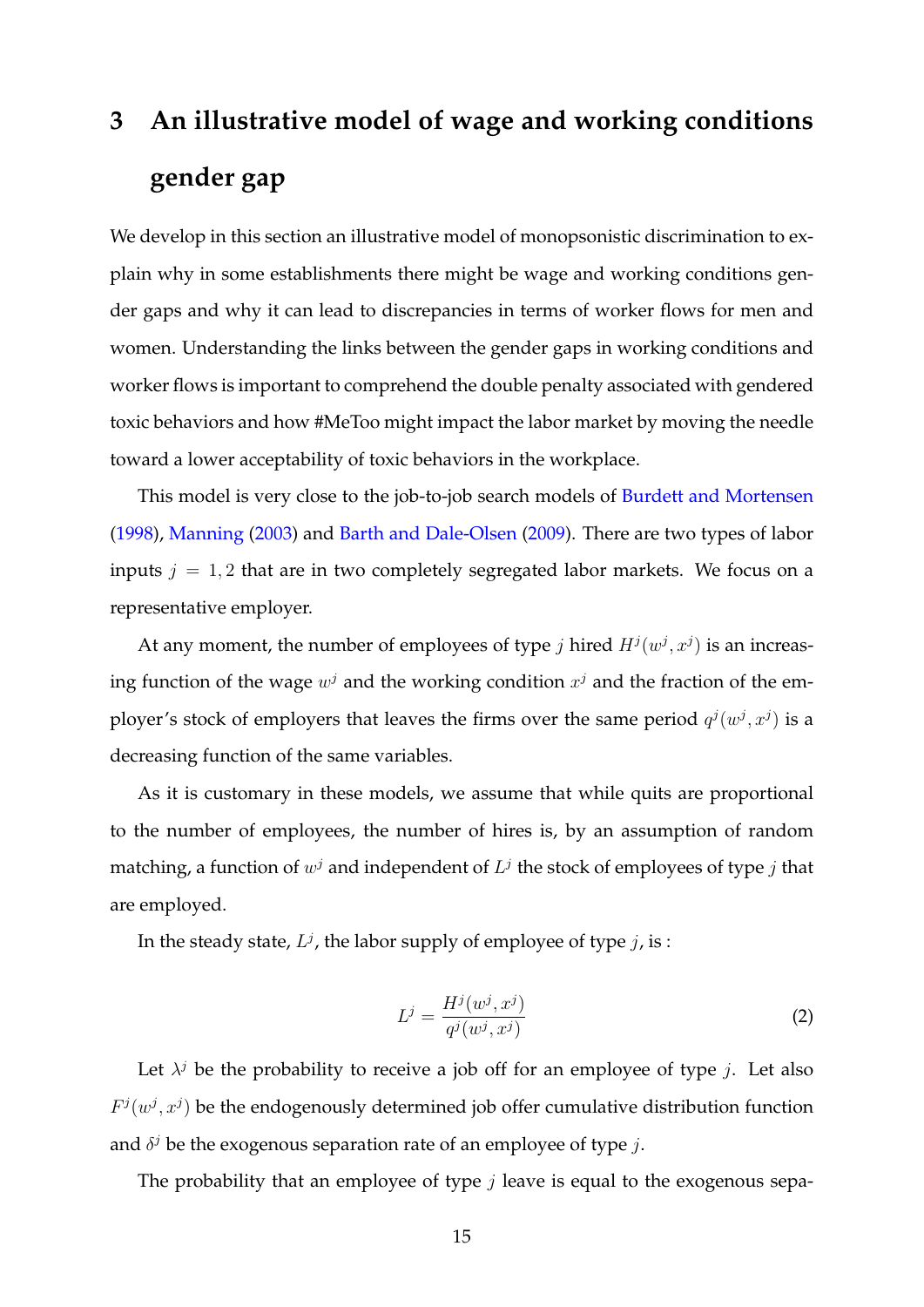ration rate plus the probability of receiving a job offer that is superior in wage and working condition to the actual position:

$$
q^{j}(w^{j}, x^{j}) = \delta^{j} + \lambda^{j}(1 - F^{j}(w^{j}, x^{j}))
$$
\n(3)

This also means that at any moment the differential leave rate between employees of type 1 and 2  $(q^1(w^1, x^1) - q^2(w^2, x^2))$  is the sum of the difference between their exogenous leave rates and their probability of receiving a job offer that make them better off.

Focusing now on the hiring function,  $\lambda^j$  is also the probability for an unemployed of type *j* to receive a job offer and we have  $F(b^j, a^j) = 0$  where *b* and *a* are reservation wage and working condition of unemployed workers. We assume that employee do not make job offer below  $(b, a)$ . Let  $G(w^j, x^j)$  be the cumulative distribution function of workers over job offers, we have:

<span id="page-16-0"></span>
$$
H^j(w^j, x^j) = \lambda^j \frac{U^j}{M} + \lambda^j G(w^j, x^j) \frac{N_j - U^j}{M}
$$
\n<sup>(4)</sup>

where  $U^j$  is the number of unemployed worker of type j, M is the number of firms and  $N_j$  is the labor force of employee of type j. At any moment, the representative firm is hiring all unemployed workers willing to work that she can (as there are some frictions) and all the employed workers she can make better off (modulo some frictions as well). In this context, the steady state unemployment for employees of type  $j$  is:

$$
\frac{\delta^j}{\delta^j + \lambda^j}.\tag{5}
$$

Considering [\(4\)](#page-16-0) and that in the steady state flows in and out employment should be equal, the labour supply of group  $j$  facing each firm is:

$$
L^j(w^j, x^j) = \frac{\delta^j \lambda^j}{[\delta^j + \lambda^j (1 - F^j(w^j, x^j))]^2} \cdot \frac{N^j}{M}
$$
 (6)

The profit of an employer is  $R(L^1(w^1, x^1), L^2(w^2, x^2)) - L^1(w^1 + x^1) - L^2(w^2 + x^2)$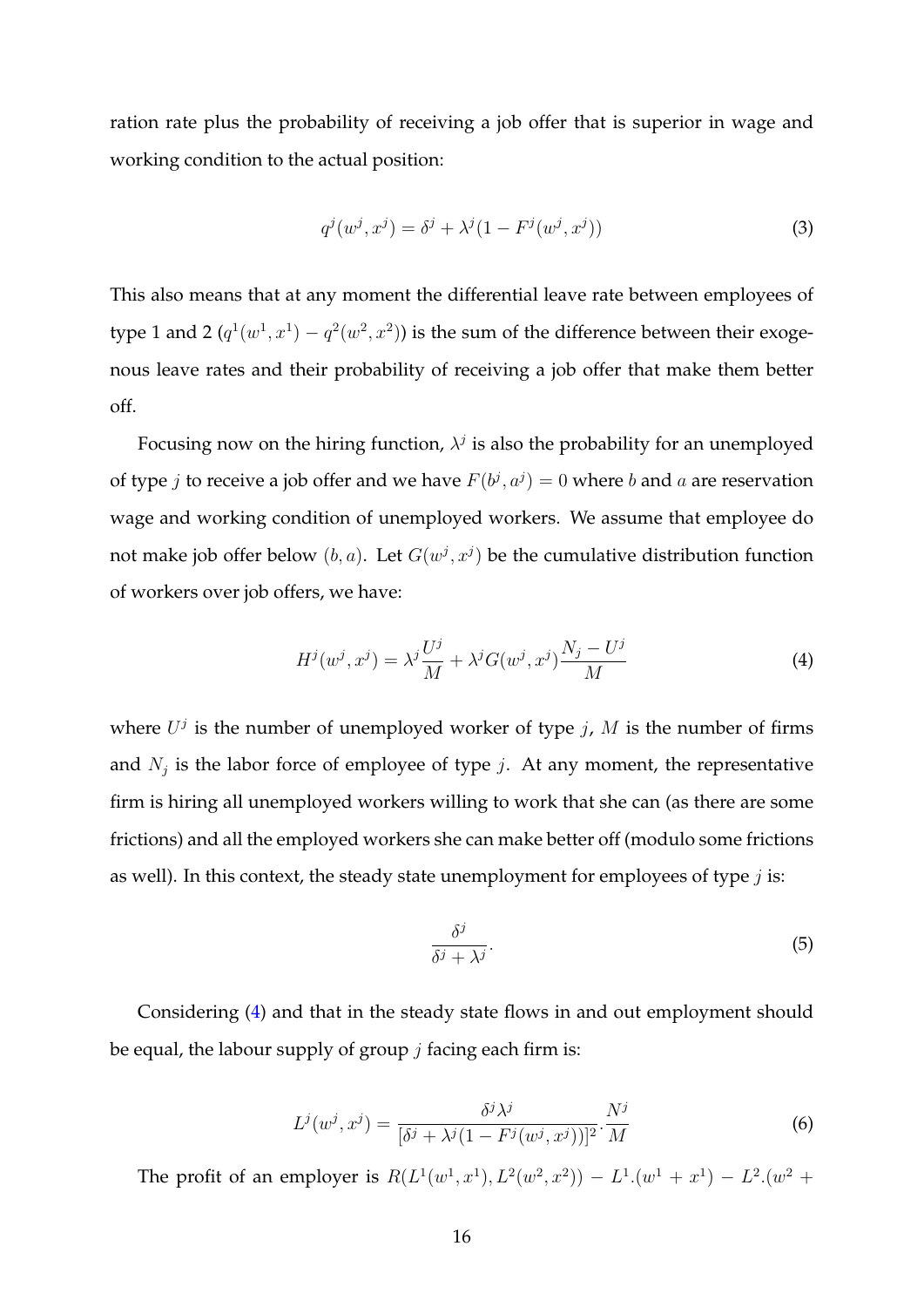$(x^2)$  where  $R(.)$  is the revenue function, so that, if we assume that the two types of employees have the same marginal revenue product  $p$ , the first order condition for the wage and working condition is:

$$
(p - (w^{j} + x^{j})) \frac{\partial L^{j}(w^{j}, x^{j})}{\partial (w^{j} + x^{j})} - L^{j} = 0
$$
\n(7)

In this monopsonistic model, the wage is then equal to the marginal revenue product times a markup that depend on  $\epsilon^j$ , the elasticity of labour supply with regard to the quality of the job  $(w^j, x^j)$  of type *j* facing the firm (as a reminder,  $\epsilon^j = \frac{(w^j + x^j)}{L^j (w^j, x^j)}$  $\frac{(w^j+x^j)}{L^j(w^j,x^j)}$ .  $\frac{\partial L^j(w^j,x^j)}{\partial (w^j+x^j)}$  $\frac{\partial L^{s}(w^{j},x^{j})}{\partial (w^{j}+x^{j})}.$ 

$$
p = \frac{1 + \epsilon^{j}}{\epsilon^{j}} (w^{j} + x^{j}) = \omega^{j} (w^{j} + x^{j})
$$
\n(8)

The quality of job gap (wage and working condition) between type 1 and type 2 workers is then increasing in the ratio of the elasticity of labour supply of group 2 relative to group 1 :

$$
\frac{(w^2 + x^2) - (w^1 + x^1)}{w^1 + x^1} = \frac{\omega^2}{\omega^1} - 1
$$
\n(9)

This simple model then explains that some workplace are different for men and women in terms of wage and working condition because they face differential elasticity of labour supply for men and women. Crucially, as the gender wage gap increases and/or the working condition gap worsen, the differential quit rate  $(q^1(w^1, x^1) - q^2(w^2, x^2))$ should increase as well.

In our context, it means that we expect the difference between men and women quit rates to widen as harassment becomes a bigger issue if this is not compensated by higher wage or better working condition. This is what we observe in Figure [3b.](#page-13-0) It also points out to a more counter-intuitive effect of Metoo in the short term. At fixed wage and working condition, an increase of the relative quit rate of women would signal an *empowerment*, i.e. a lower acceptability of toxic behavior in the workplace. It would mean that the elasticity of women labor supply is increasing and that monopsony discrimination is decreasing as a result.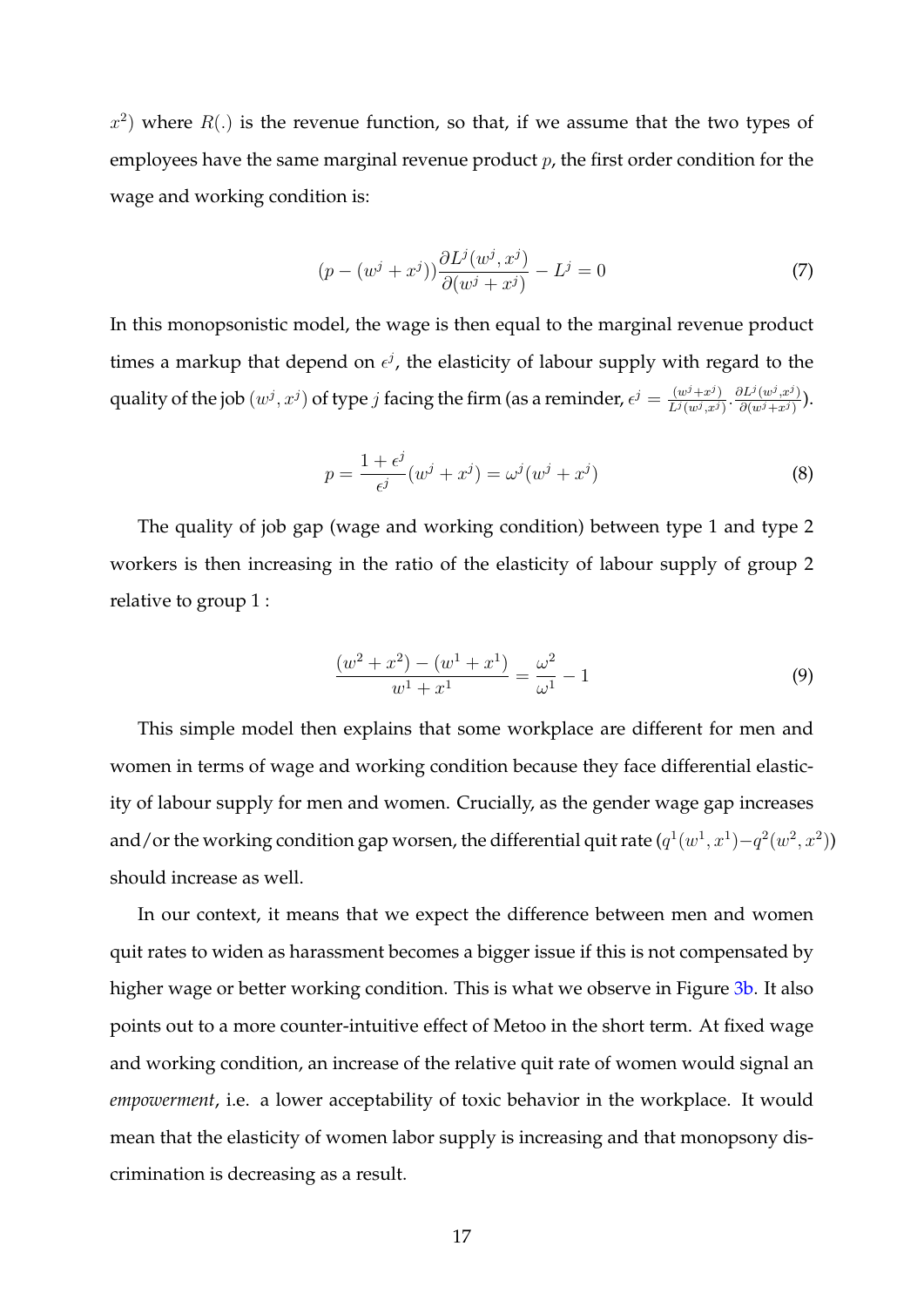### <span id="page-18-0"></span>**4 Empirical Strategy**

This paper examines whether the increased visibility of harassment issues in the aftermath of #MeToo in France in 2017 altered women's working conditions, particularly in firms with a high risk of harassment. As demonstrated in Section [2.3,](#page-13-1) #MeToo in France provides an exogenous shock for examining a shift in norms regarding toxic behaviors at work.

To examine the impact of #MeToo on women's worker flows, we employ a triple difference strategy in which we compare women's relative work movement probabilities (in comparison to men's) before and after MeToo in high- and low-harassment risk establishments. A double difference strategy involving men in the same establishment as a control group would assume that men are unaffected by the #MeToo movement. However, if firms punish sexual harassment more severely in the aftermath of MeToo, or harassers are less likely to act, using men as a control group could bias our findings. We thus estimate the following equation:

<span id="page-18-1"></span>
$$
Y_{igt} = \beta_1. HarrassFirm_i \times MeToo_{gt} + \omega_{ig} + \delta_{it} + \mu_{gt} + \epsilon_{igt}
$$
\n(10)

where  $Y_{igt}$  is the quarterly probability of at least one exit/entry of a certain type (quit, lay-off, termination by agreement, hire, ....) in establishment  $i$  for gender  $g$  in quarter t.  $MeToo_{gt}$  is a dummy equal to 1 when  $t \geq 2017q4$  and gender is female and  $HarrassFirm_i$  is equal to 1 for establishments which are in the last decile in terms of harassment risk.  $\omega_{iq}$ ,  $\delta_{it}$  and  $\mu_{qt}$  are a set of fixed effects that control respectively for establishment gender policy, establishment specific time trends, and national gender specific trends. Our coefficient of interest is  $\beta_1$ . It measures the relative impact of the #MeToo movement on the probabilities of women and men's work flows in high harassment risk compared to low harassment risk establishments. The identification of the coefficient of interest rests on the hypothesis that without #MeToo, the relative work flows of women in high-risk establishments would have evolved similarly to those in low-risk establishments.

To disentangle whether the observed changes are due to changes in women's worker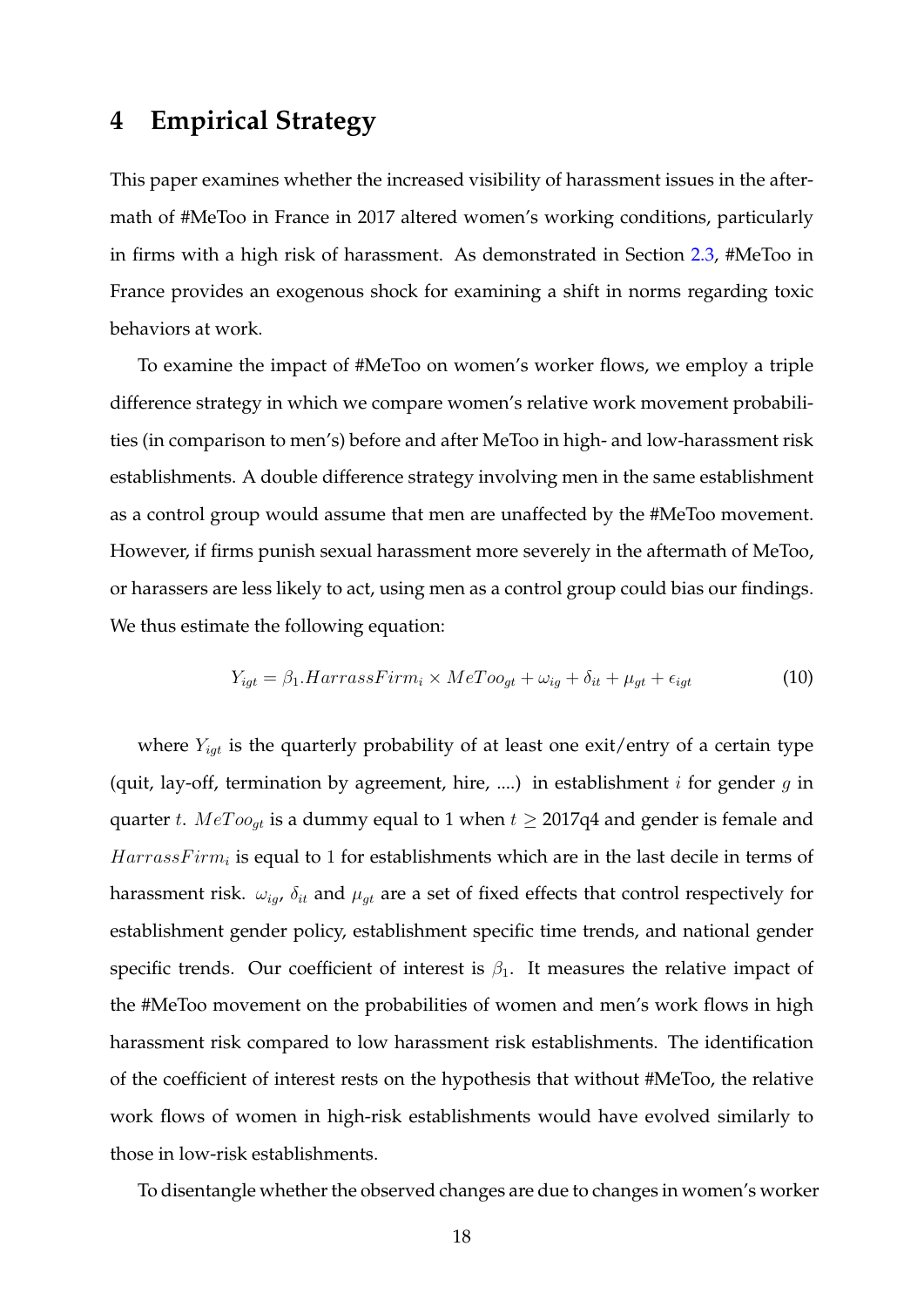flows, men's worker flows, or both, we also employ a difference-in-difference strategy, comparing women's (respectively men's) worker flows in high-risk establishments to those of women's (respectively men's) worker flows in low-risk establishments. As a result, we estimate the following equation independently for women and men:

<span id="page-19-1"></span>
$$
Y_{it} = \beta_2. HarrassFirm_i \times MeToo_t + \omega_i + \delta_t + \epsilon_{it} \tag{11}
$$

where  $Y_{it}$  is the quarterly probability of at least one exit/entry of a certain type for females (resp. males) in establishment *i* and time *t*.  $MeToo_t$  equals 1 when  $t \ge$ last quarter of 2017 and  $HarrassFirm_i$  equals 1 when the firm is in the last decile of harassment risk. we also include establishment fixed effects,  $\omega_i$ , and quarter fixed effects,  $\delta_t$ .

#### <span id="page-19-0"></span>**5 Results**

#### **5.1 Effects of #MeToo on workers flows**

Table [1](#page-20-0) presents the results of the estimation of equation [\(10\)](#page-18-1) on the effect of the #MeToo movement on women's relative work flows. We find a positive and statistically significant change in the relative exit probability of women from establishments with a high risk of harassment (column 2). This effect is primarily due to the fact that women compared to men quit their jobs at a higher rate in high harassment risk establishments than in low harassment risk establishments, as illustrated in column 4. Women's relative quit probability increases by nearly two percentage points in highrisk establishments compared to low-risk establishments. This means that the shift in norms sparked by the #MeToo movement appears to have had the greatest impact on women's decision to flee from toxic workplaces, reinforcing the double penalty of women having to quit their jobs to escape toxic behavior. If #MeToo had resulted in an increased awareness on the part of men or firms, we might have expected a relative decrease in women's exits and layoffs in high-risk establishments compared to low-risk establishments. Men would be either harassing less (improving working con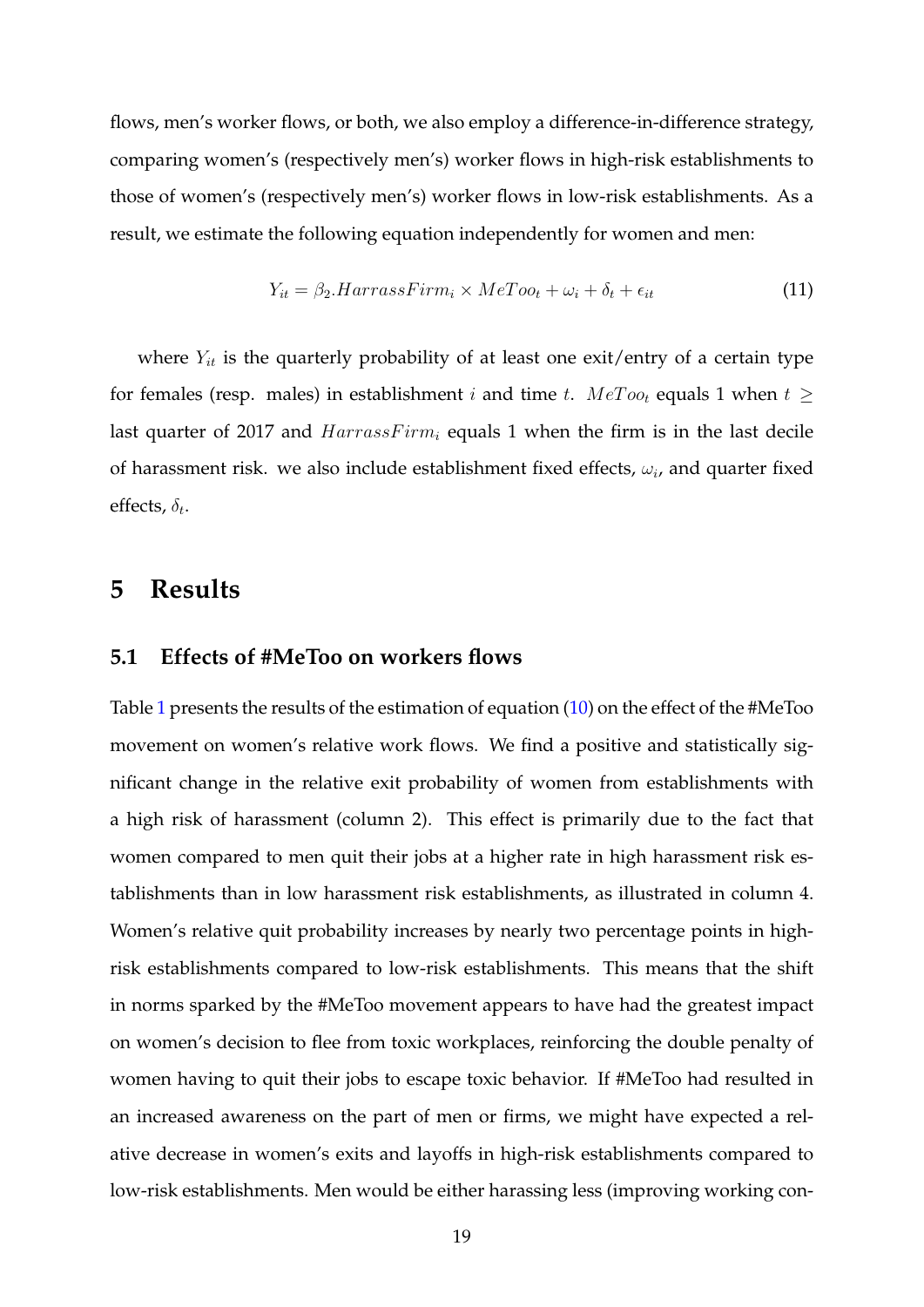ditions for women) or firms punishing them more (by laying them off more compared to women). Those results are consistent with a study by [Idås et al.](#page-29-10) [\(2020\)](#page-29-10), conducted in Norway shortly after #MeToo, which found that victims' most common reactions were to change jobs or consider doing it.

<span id="page-20-0"></span>Table 1: Triple difference estimation of women's relative workflows in high-and low-risk harassing establishments before and after #Metoo (Equation [\(10\)](#page-18-1))

|                                   | (1)     | (2)        | (3)                         | $\left( 4\right)$ | (5)     |
|-----------------------------------|---------|------------|-----------------------------|-------------------|---------|
|                                   | Entry   | Exit       | Termination<br>by agreement | Quit              | Layoff  |
|                                   |         |            |                             |                   |         |
| $HarrassFirm_i \times MeToo_{at}$ | 0.002   | $0.032***$ | 0.005                       | $0.018**$         | 0.008   |
|                                   | (0.006) | (0.007)    | (0.006)                     | (0.007)           | (0.007) |
|                                   |         |            |                             |                   |         |
| <i>Observations</i>               | 619,320 | 619,320    | 619,320                     | 619,320           | 619,320 |
| $R^2$                             | 0.70    | 0.68       | 0.66                        | 0.71              | 0.69    |

Note: The table shows the OLS-estimated coefficients from Equation [\(10\)](#page-18-1) for different types of movements. Clustered standard errors at the establishment level are presented in parentheses.  $p < 0.05$ , \*\*  $p < 0.01$ , \*\*\*  $p < 0.001$ .

Reading: After Metoo, the quarterly relative probability that a woman exits the establishment compared to men has increased by 3.2 points in high-risk establishment in 2016 compared to lower-risk establishment.

#### **5.2 Dynamic effects of #MeToo on workers flows**

Figure [5](#page-21-0) presents the dynamic effects on the relative quarterly probability of exit for women in high-risk establishments after October 2017 (2017q3). Women's relative probability of exiting high-risk establishments increases significantly after #MeToo. This is consistent with an empowerment scenario in which women become more sensitive of their unfavorable working conditions and decide to leave. Additionally, there are no evidence of divergence between the two groups of women prior to #MeToo, which supports the identification hypothesis.

There is one notable exception in the second quarter of 2017, in which there appears to be a spike just prior to the #MeToo movement. As shown in Figure  $E.1$ , this is entirely driven by terminations by agreement, which are negotiated termination of open-ended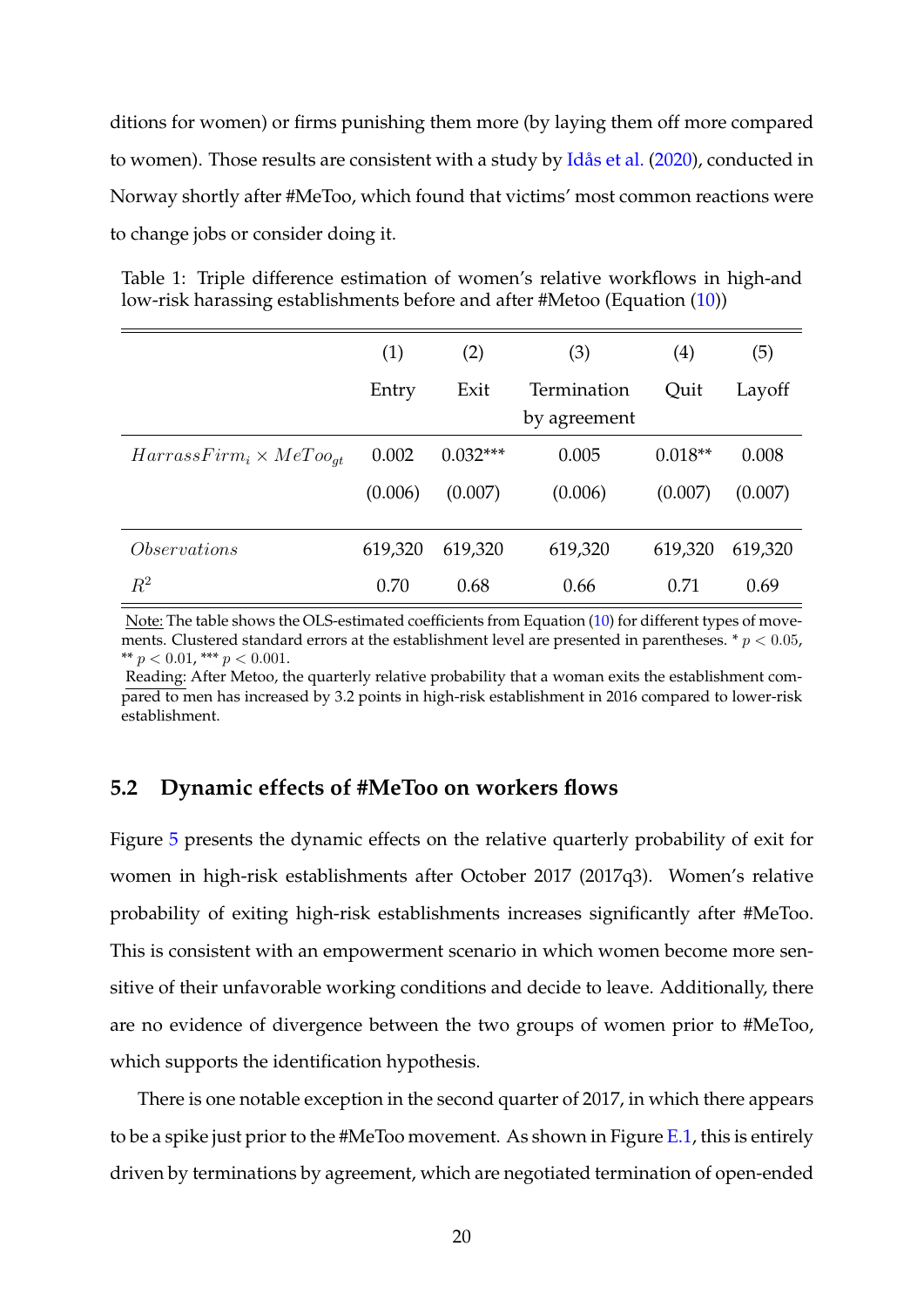contracts. Although we do not have anecdotal evidence, we believe it might be due to some exits that are retroactively recategorized as termination by agreement because of  $HMeToo.<sup>16</sup>$  $HMeToo.<sup>16</sup>$  $HMeToo.<sup>16</sup>$  We do not observe such spike when using monthly flows in Figure [10.](#page-26-1)

<span id="page-21-0"></span>![](_page_21_Figure_1.jpeg)

![](_page_21_Figure_2.jpeg)

Source: 2016 Working Conditions Survey, DADS 2015, and DMMO 2016. Note: The figure plots the coefficients  $\beta_{gk}$  obtained with the OLS estimation of equation  $Y_{igt}$  =  $\sum_{k=-7}^{4} \beta_{gk}$ . HarrassFirm<sub>i</sub> × women<sub>g</sub> × 1 $\{t = k\}$  +  $\omega_{ig}$  +  $\delta_{it}$  +  $\mu_{gt}$  +  $\epsilon_{igt}$  and their 95% confidence intervals.

Figures [6a](#page-22-0) and [6b](#page-22-0) clearly show that the increased exit probability is due to women's increased exit rate from high-risk establishments in the aftermath of #MeToo, while men's exit rate appears relatively unaffected.

We also verify whether women move to firms with less toxic behaviors after #MeToo. Using the DADS, we build a database with the departure and arrival establishments for each worker outflow from 2016 to 2018. Using the same probit model as in equation [1,](#page-11-1) we then compute an harassment risk for each establishment from 2016 to 2018 and merge this information with the previous database. We then estimate equation [10,](#page-18-1) ex-

<span id="page-21-1"></span><sup>&</sup>lt;sup>16</sup>Some exits might have originally been lay-offs targeting harassed women and contested in the court by these women. The shock of #MeToo could have pushed employers to offer an attractive termination by agreement instead to avoid further litigation. These exits are dated to the original date of the lay off before #MeToo but not when the agreement was reached.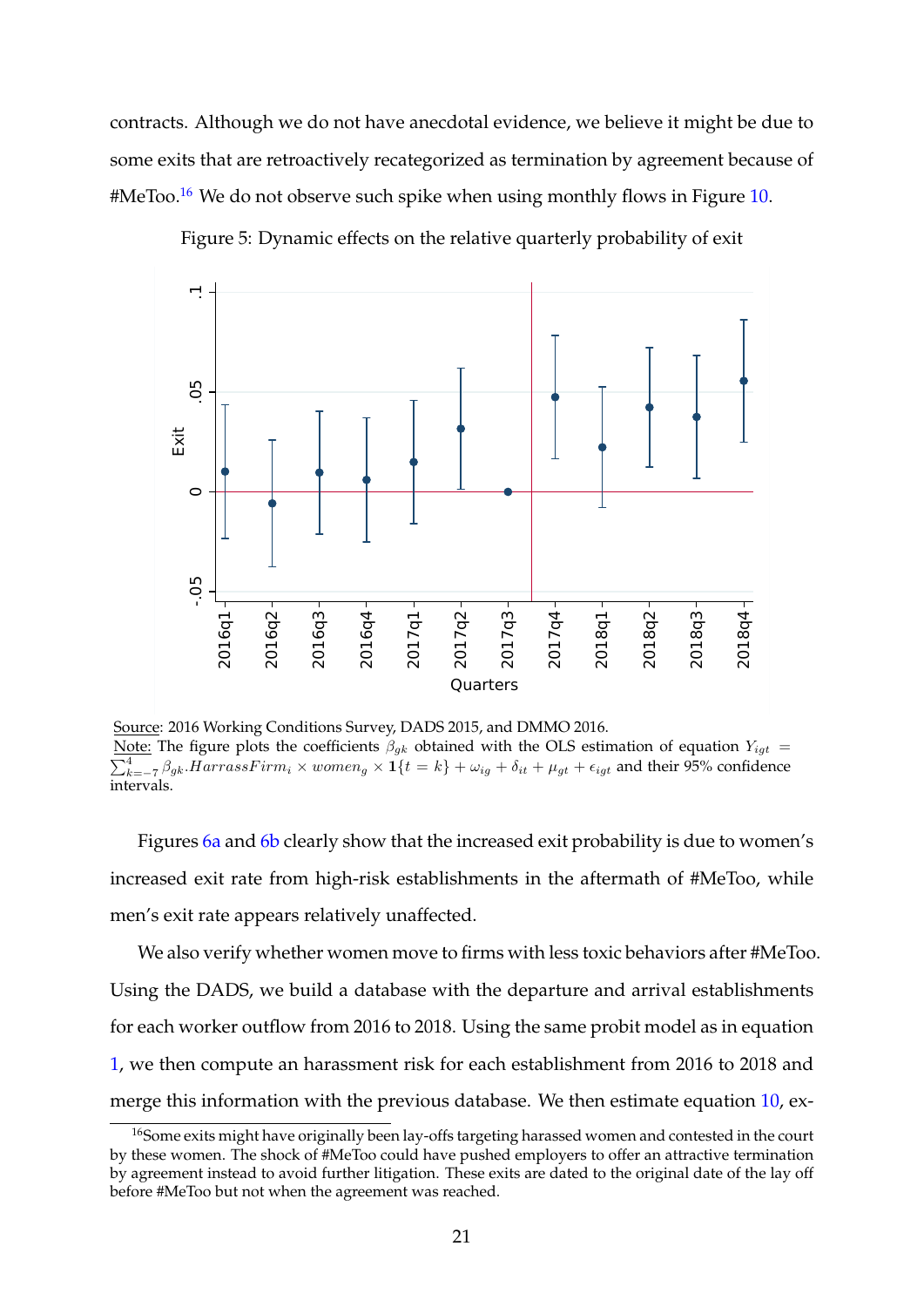<span id="page-22-0"></span>(a) Women's exit probability in high vs low risk establishments

(b) Men's exit probability in high vs low risk establishments

![](_page_22_Figure_3.jpeg)

Source: 2016 Working Conditions Survey, DADS 2015, and DMMO 2016. Note: The figure plots the coefficients  $\beta_{gk}$  obtained with the OLS estimation of equation  $Y_{it}$  =  $\sum_{k=-7}^{4} \beta_{gk}$ . HarrassFirm<sub>i</sub> × 1{t = k} +  $\omega_i$  +  $\delta_t$  +  $\epsilon_{it}$  and their 95% confidence intervals on men and women worker flows.

cept our dependant variable becomes the harassment risk in the arrival establishment for outflows. As shown in figure [7,](#page-23-0) after #MeToo, women compared to men in higher risk establishments tend to move more to firms where they face a lower risk of harassment. This seems to confirm our hypothesis that #MeToo led to an empowerment of women, following which they decided to quit toxic firms to move to lower risk establishments. Table [C.1](#page-36-0) presents the static estimation results and shows that in high risk establishments, and relative to men, after #MeToo, women moved on average to establishments that had a diminished harassment risk by 0.07 percentage points compared to women in establishments with low harassment risk. Said differently, this means that after #MeToo, women who were potentially more exposed to toxic behaviors seem to leave their current establishment to start working in establishments with a lower level of harassment.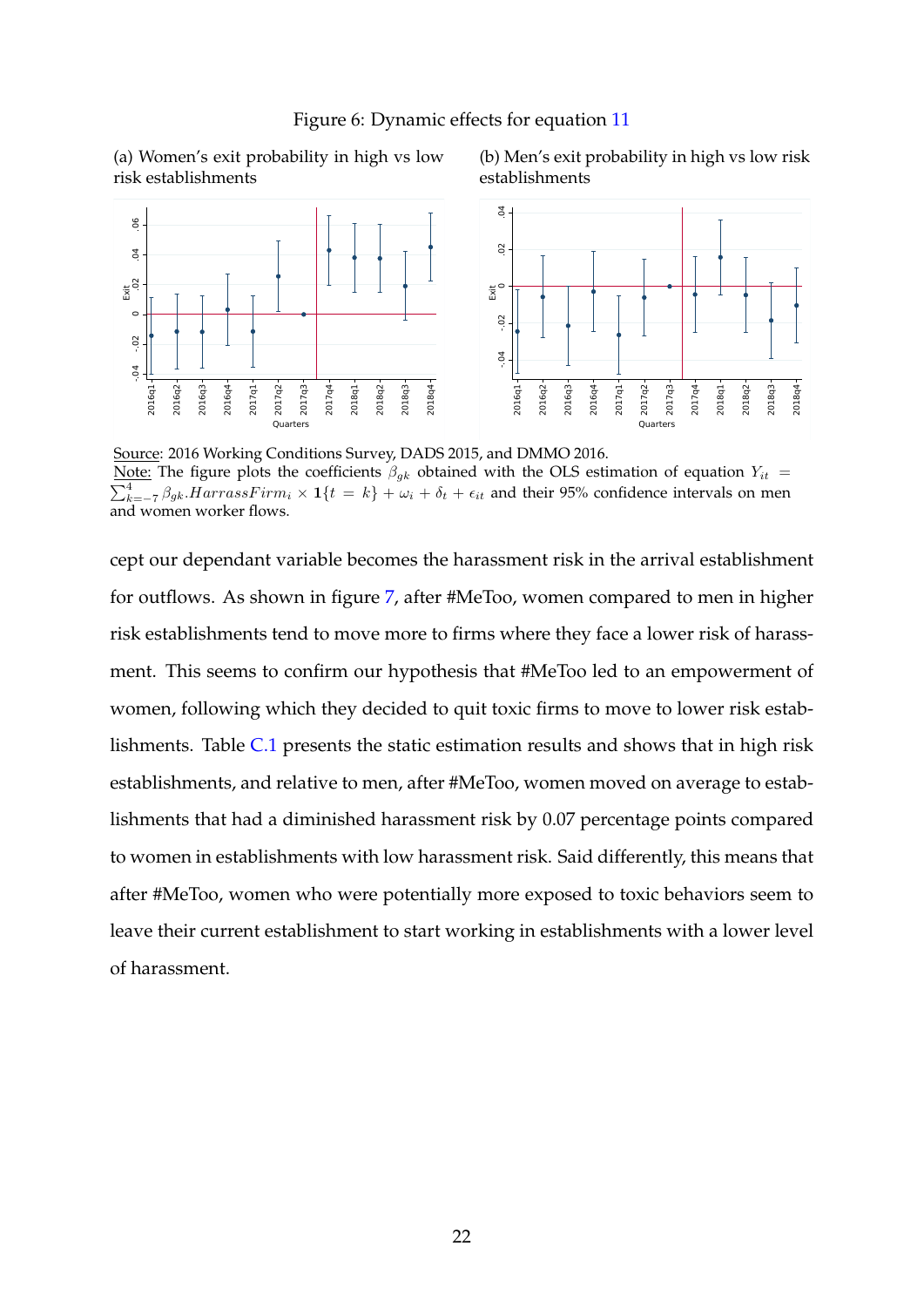![](_page_23_Figure_0.jpeg)

<span id="page-23-0"></span>Figure 7: Dynamic effects on the harassment risk in destination firms for outflows

Source: 2016 Working Conditions Survey, DADS 2015, and DMMO 2016-2018. Note: The figure plots the coefficients  $\beta_{gt}$  obtained from the OLS estimation of equation [\(10\)](#page-18-1) where the outcome variable is the harassment risk in the destination firm for outflows.

#### **5.3 Heterogeneity of the effects of #MeToo on workers flows**

Figures [D.1](#page-36-1) to [D.3](#page-37-0) investigate the heterogeneity of the effect of #MeToo on worker flows. Figure [D.1](#page-36-1) shows that the effect on the probability of at least one exit is greater in establishments with a male CEO than in establishments with a female CEO, although the difference is not statistically significant given the large standard error for the female CEO interaction coefficient due to the small number of establishments with a female CEO. When we examine the effect in relation to establishment size in Figure [D.2,](#page-37-1) we observe an inverse u-shaped relationship. The effect on exits appears to increase as the establishment's size goes up to 500-999 employees, but then declines and becomes insignificant for establishments larger than 1,000 employees. This could be explained by the fact that women can avoid sexual harassment in very large establishments by switching jobs within the same company or because their bigger human resources department is better equipped to deal with the occurrence of toxic behaviors. Finally, looking at the heterogeneity by sector in Figure [D.3,](#page-37-0) we observe that the effect on the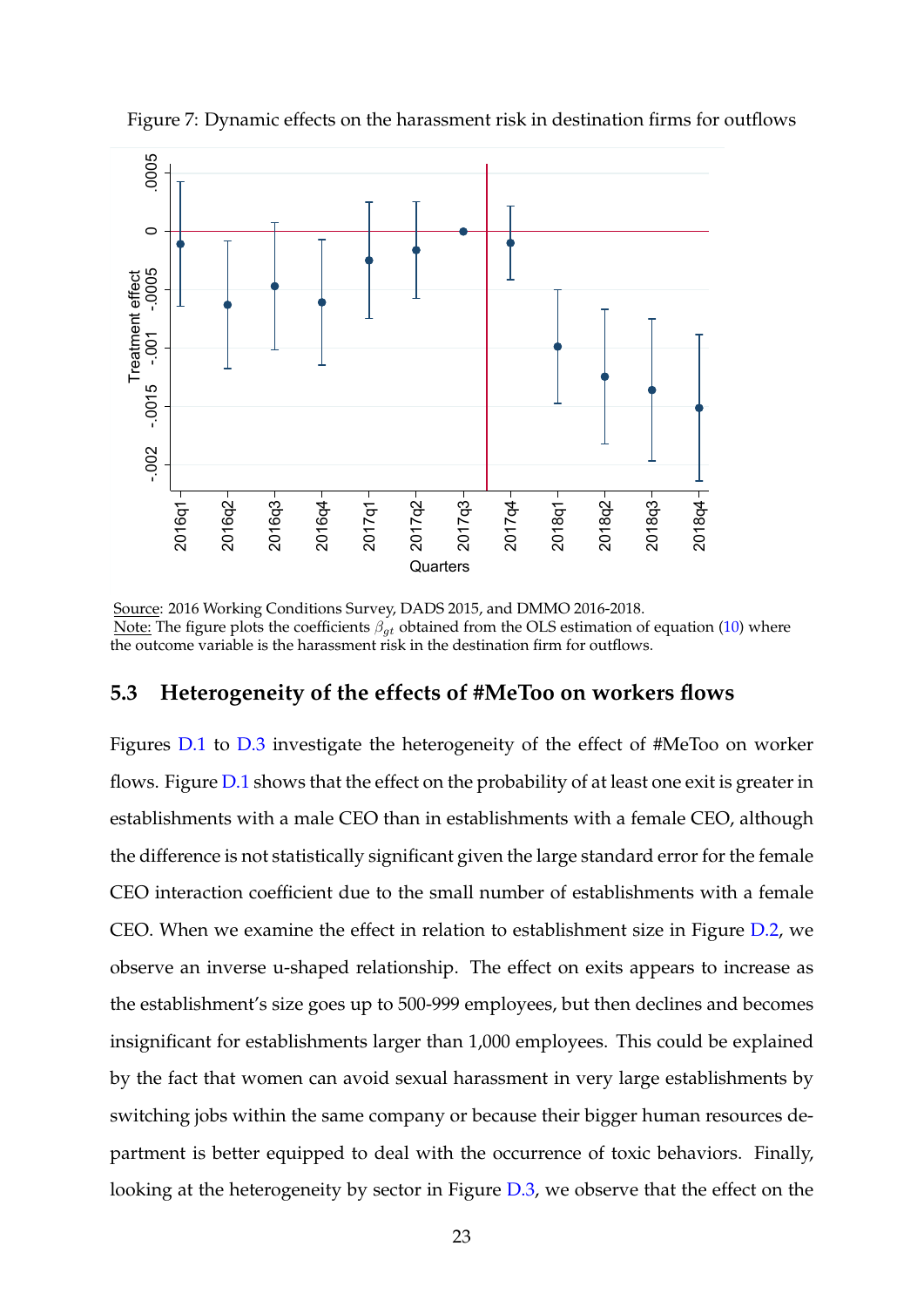relative exit probability is greater in male-dominated sectors such as construction and manufacturing of transportation vehicles. We observe however a strong negative effect in the information and communication sector, which contains the audio-visual and film industry. As this was the sector under the spotlight during #MeToo, its consequences on the labor market within it might be harder to comprehend. It is however beyond the scope of this paper to try to disentangle the mechanisms behind the effects in this sector in particular. Notably, the effect on exits is non-significant in the French public sector, where women are less likely to be harassed and where civil servants are guaranteed their jobs for life and where it may thus be more cost effective to request a transfer than to lose such a status.

In Tables [D.1](#page-38-0) to [D.4,](#page-39-0) we examine how the #MeToo movement affected women's work flows differently depending on the type of toxic behavior considered. We classify the level of risk for toxic behaviors in firms using questions described in [2.1](#page-6-3) separately, that is the level of risk for i) obscene or degrading comments, ii) insistent sexual propositions, iii) physical or sexual assaults, and iv) derogatory remarks or jokes about women at work. For all of these classifications, we observe an increase in women exit probability following #MeToo. Interestingly, we see a significant increase in quits following #MeToo in firms where women are frequently or always subjected to derogatory remarks or jokes about women. This demonstrates the powerful effect that jokes and derogatory remarks can have on women's labor market outcomes, indicating that firms and policymakers should not overlook the issue of hostile work environments.

#### **5.4 Robustness**

As a robustness check, we perform a randomisation inference procedure where we randomise both i) the date of the shock and ii) being in the last decile of harassment risk for an establishment. We thus generate 200 placebo treatment statuses distribution and rerun equation [\(10\)](#page-18-1) on them. The resulting distribution of estimated coefficients for exits is presented in Figure  $8$  and provides additional support for our main findings. The majority of randomized estimation coefficients are close to zero and non-significant;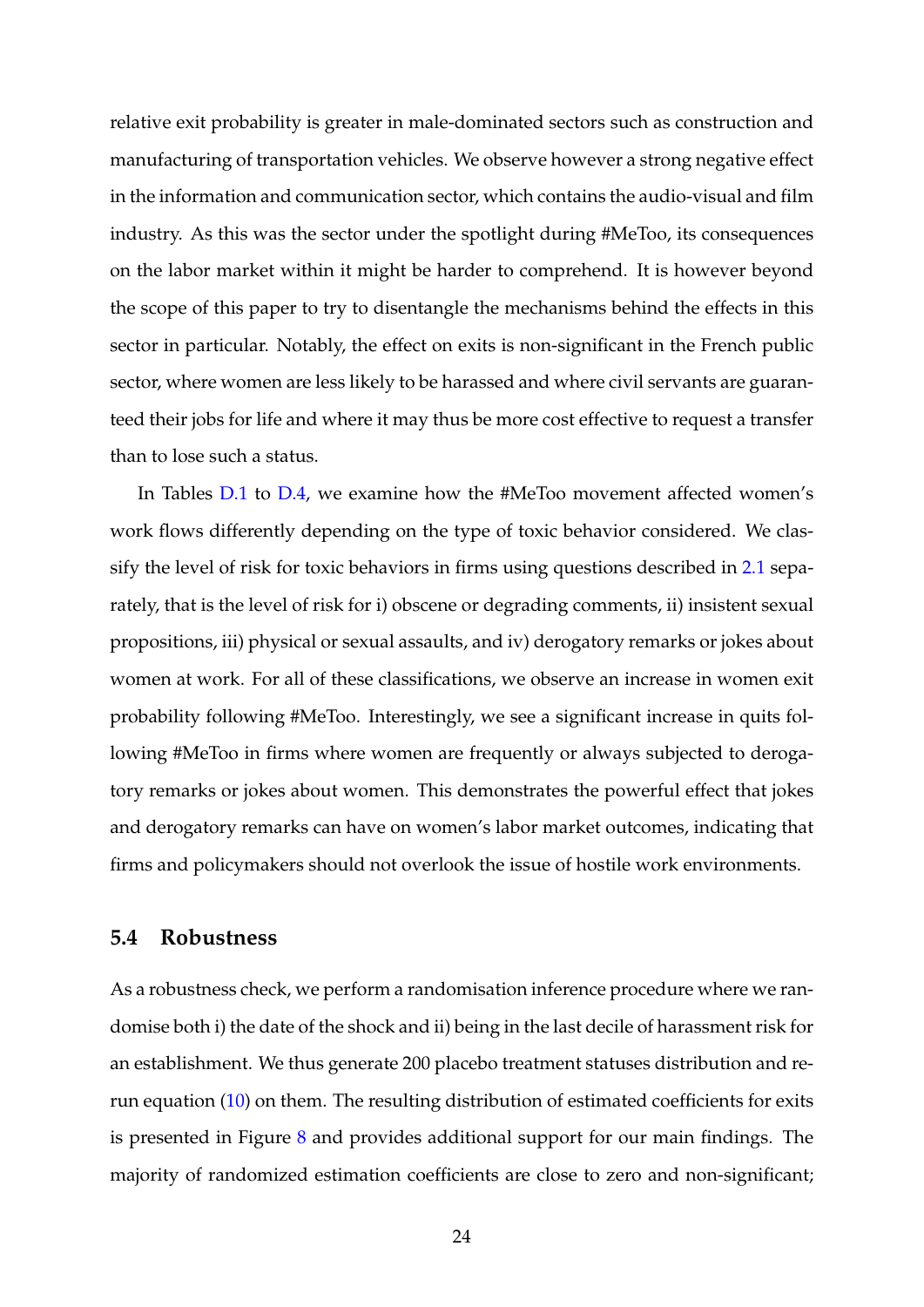<span id="page-25-0"></span>and they are all significantly different from the true estimation coefficient.

![](_page_25_Figure_1.jpeg)

Figure 8: Randomisation inference results for exit

We also run the same regression as in equation [10,](#page-18-1) but this time using the log of the ratio of worker flows to total workers in the establishment as the outcome. We obtain similar results as shown in Table [E.1.](#page-40-0) Alternatively, we use the monthly probability of each flow rather than the quarterly probability and find very similar results as shown in Table [E.2](#page-40-1) and Figures [9](#page-26-2) and [10.](#page-26-1) We prefer the quarterly specification in order to average out idiosyncratic disturbances and to maximize our statistical power at each estimation point.

Source: 2016 Working Conditions Survey, DADS 2015, and DMMO 2016-2018. Note: The figure plots the coefficients  $\beta_{gt}$  obtained from the OLS estimation of equation [\(10\)](#page-18-1) for 200 random distributions for  $HarasFirm_i$  and  $Metoo_{gt}$  and compares it to the "true" coefficient in red.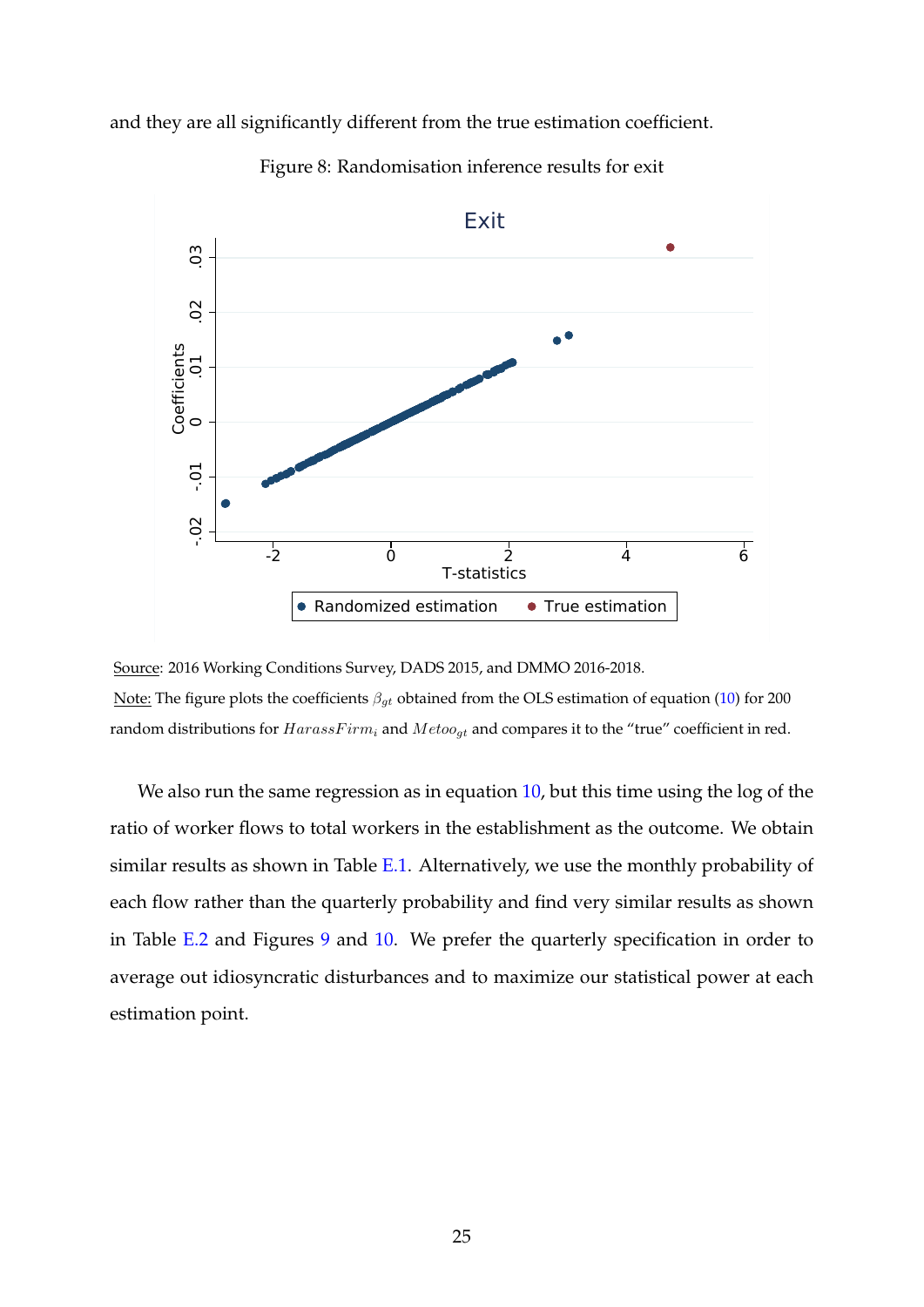Figure 9: Dynamic effects on the relative monthly probability of exit

<span id="page-26-2"></span>![](_page_26_Figure_1.jpeg)

Source: 2016 Working Conditions Survey, DADS 2015, and DMMO 2016. Note: The figure plots the coefficients  $\beta_{gk}$  obtained with the OLS estimation of equation  $Y_{igt}$  =  $\sum_{k=-21}^{14} \beta_{gk}$ . *HarrassFirm*<sub>i</sub> × women<sub>g</sub> ×  $\mathbf{1}{t = k} + \omega_{ig} + \delta_{it} + \mu_{gt} + \epsilon_{igt}$  and their 95% confidence intervals.  $Y_{igt}$  is monthly and not quarterly.

#### Figure 10: Dynamic effects for equation [11](#page-19-1) at a monthly frequency

<span id="page-26-1"></span><span id="page-26-0"></span>(a) Women's monthly exit probability in high vs low risk establishment

(b) Men's monthly exit probability in high vs low risk establishment

![](_page_26_Figure_6.jpeg)

Source: 2016 Working Conditions Survey, DADS 2015, and DMMO 2016.

<u>Note:</u> The figure plots the coefficients  $\beta_{gk}$  obtained with the OLS estimation of equation  $Y_{it}$  =  $\sum_{k=-21}^{14} \beta_{gk}$ . HarrassFirm<sub>i</sub> × 1 $\{t=k\}$  +  $\omega_i$  +  $\delta_t$  +  $\epsilon_{it}$  and their 95% confidence intervals on men and women worker flows.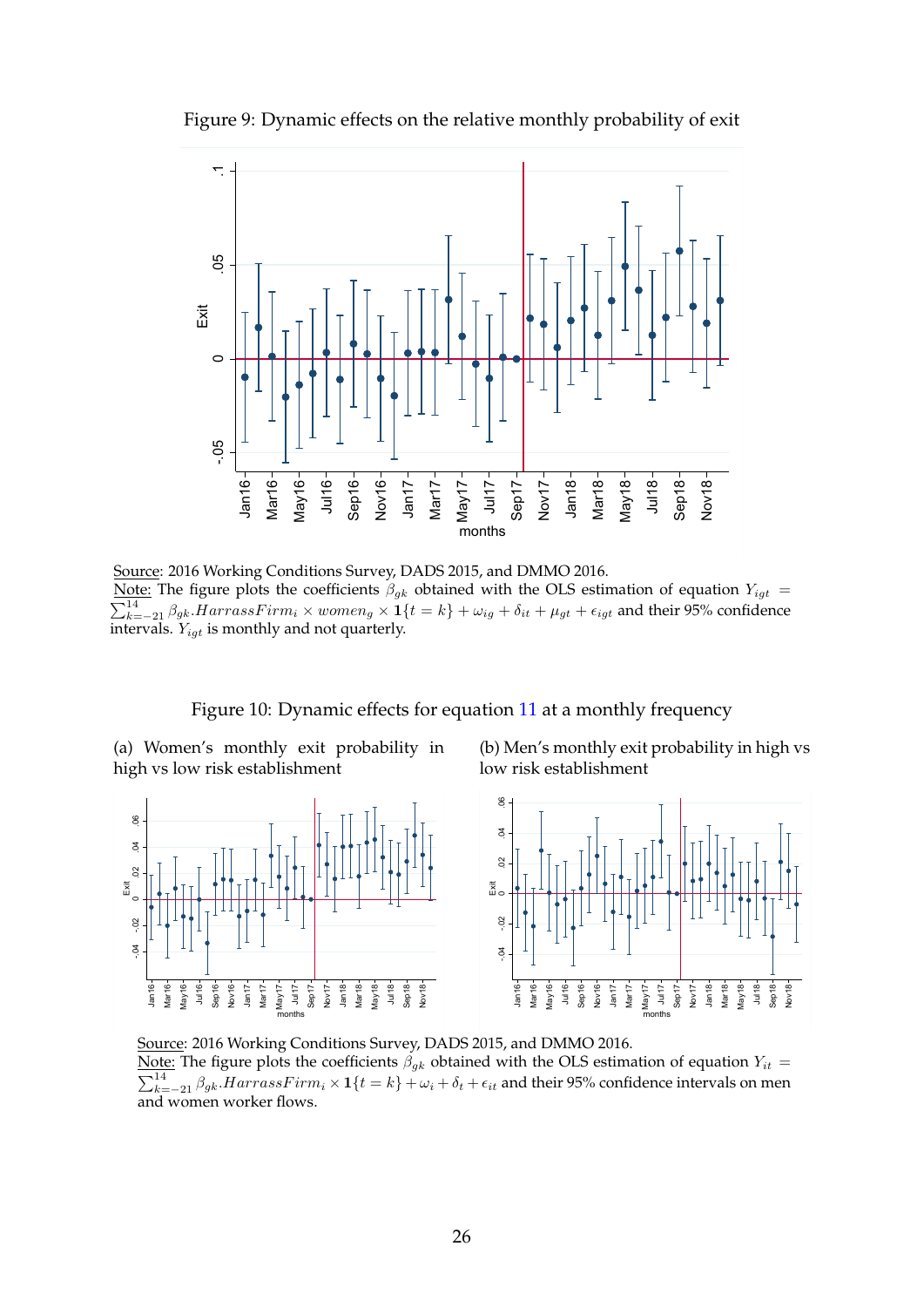## **6 Conclusion**

Toxic behaviors and violence against women can be serious workplace issues, frequently resulting in a double penalty for women forced to change jobs as a result of this situation. The #MeToo movement brought these issues to light and sparked heated debates in the hope of modifying workplace and societal attitudes and behaviors.

We study the impact of #MeToo on workplace behaviors by conducting an event analysis on worker flows in French establishments. Worker flows are a proxy for the quality of working conditions, and their evolution for women and men following #MeToo can reveal a great deal about the movement's impact on women's working conditions and, more broadly, on the consequences of violence against women in the French labor market.

Our results provide evidence that the #MeToo movement did contributed in increasing women's awareness and will to avoid toxic behaviors in the workplace, resulting in a increase of women's quit rate compared to men in establishment that had a high risk of toxic behaviors. We do not see evidence that #MeToo significantly improved firms' or men harassers' accountability, implying that this social movement did not appear to have altered the norms surrounding the "culture of abuse" that predominates in some workplaces, at least at the medium-run. This demonstrates, however, that a social movement can still contribute to raising awareness and pushing women out of toxic situations where they would have remained for longer without it.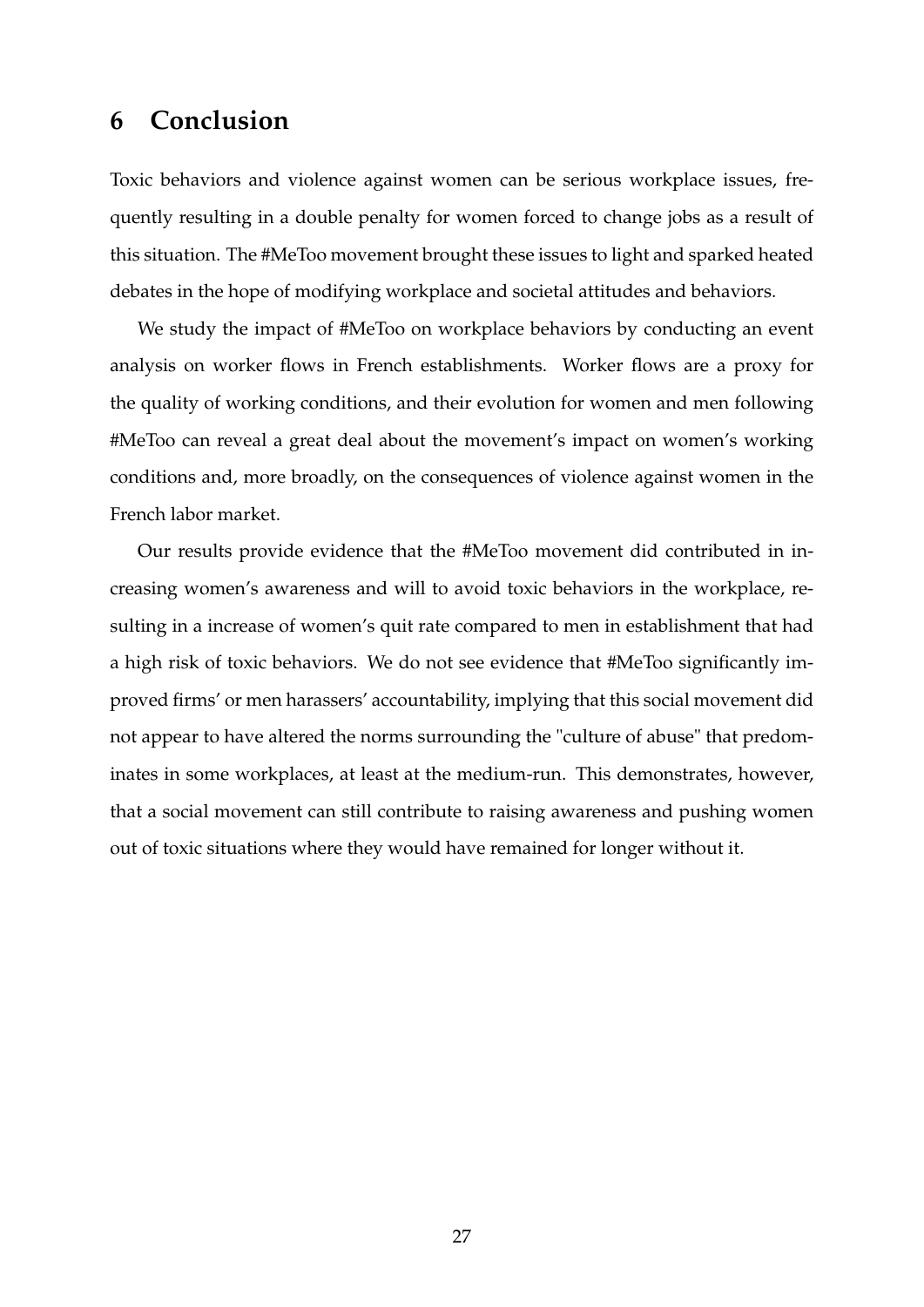## **References**

- <span id="page-28-10"></span>Barth, E. and Dale-Olsen, H. (2009). Monopsonistic discrimination, worker turnover, and the gender wage gap. *Labour Economics*, 16(5):589–597.
- <span id="page-28-0"></span>Bayer, A. and Rouse, C. E. (2016). Diversity in the economics profession: A new attack on an old problem. *Journal of Economic Perspectives*, 30(4):221–42.
- <span id="page-28-5"></span>Bernabe, A. (2020). The impact of news coverage on womens labourmarket decisions: Evidence from the metoomovement.
- <span id="page-28-3"></span>Borelli-Kjaer, M., Schack, L. M., and Nielsson, U. (2021). # metoo: Sexual harassment and company value. *Journal of Corporate Finance*, 67:101875.
- <span id="page-28-9"></span>Burdett, K. and Mortensen, D. T. (1998). Wage differentials, employer size, and unemployment. *International Economic Review*, pages 257–273.
- <span id="page-28-2"></span>Cheng, I.-H. and Hsiaw, A. (2020). Reporting sexual misconduct in the# metoo era. *Tuck School of Business Working Paper*, (3506936).
- <span id="page-28-4"></span>Cici, G., Hendriock, M., Jaspersen, S., and Kempf, A. (2020). # metoo meets the mutual fund industry: Productivity effects of sexual harassment. *Finance Research Letters*, page 101687.
- <span id="page-28-7"></span>Cullen, C. (2020). *Method Matters: Underreporting of Intimate Partner Violence in Nigeria and Rwanda*. The World Bank.
- <span id="page-28-8"></span>Dahl, G. B. and Knepper, M. M. (2021). Why is workplace sexual harassment underreported? the value of outside options amid the threat of retaliation. Working Paper 29248, National Bureau of Economic Research.
- <span id="page-28-6"></span>Fitzgerald, L. F. and Cortina, L. M. (2018). Sexual harassment in work organizations: A view from the 21st century.
- <span id="page-28-1"></span>Folke, O. and Rickne, J. (2020). Sexual harassment and gender inequality in the labor market,. *Working Paper Series 4/2020*.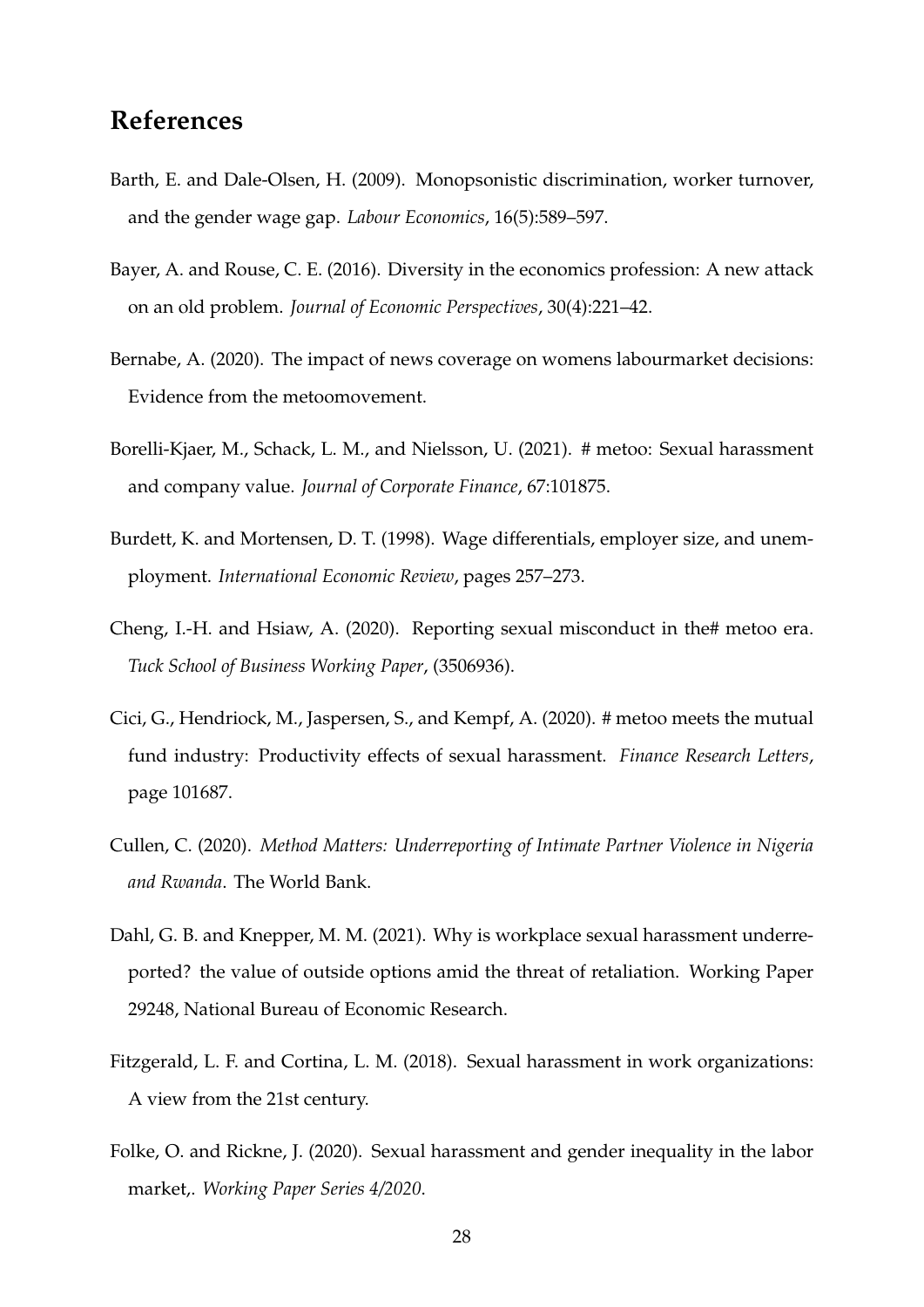- <span id="page-29-2"></span>Hersch, J. (2011). Compensating differentials for sexual harassment. *American Economic Review*, 101(3):630–34.
- <span id="page-29-10"></span>Idås, T., Orgeret, K. S., and Backholm, K. (2020). # metoo, sexual harassment and coping strategies in norwegian newsrooms. *Media and Communication*, 8(1):57–67.
- <span id="page-29-8"></span>Ilies, R., Hauserman, N., Schwochau, S., and Stibal, J. (2003). Reported incidence rates of work-related sexual harassment in the united states: Using meta-analysis to explain reported rate disparities. *Personnel Psychology*, 56(3):607–631.
- <span id="page-29-1"></span>Kabat-Farr, D. and Cortina, L. M. (2014). Sex-based harassment in employment: New insights into gender and context. *Law and Human Behavior*, 38(1):58.
- <span id="page-29-7"></span>Levy, R. and Mattsson, M. (2019). The effects of social movements: Evidence from# metoo. *Available at SSRN*.
- <span id="page-29-5"></span>Lins, K. V., Roth, L., Servaes, H., and Tamayo, A. (2020). Gender, culture, and firm value: Evidence from the harvey weinstein scandal and the# metoo movement. *University of Alberta School of Business Research Paper*, (2019-509).
- <span id="page-29-6"></span>Lins, K. V., Roth, L., Servaes, H., and Tamayo, A. (2021). Sexism, culture, and firm value: Evidence from the harvey weinstein scandal and the# metoo movement. *University of Alberta School of Business Research Paper*, (2019-509).
- <span id="page-29-9"></span>Manning, A. (2003). The real thin theory: monopsony in modern labour markets. *Labour economics*, 10(2):105–131.
- <span id="page-29-3"></span>McDonald, P. (2012). Workplace sexual harassment 30 years on: A review of the literature. *International Journal of Management Reviews*, 14(1):1–17.
- <span id="page-29-0"></span>McLaughlin, H., Uggen, C., and Blackstone, A. (2012). Sexual harassment, workplace authority, and the paradox of power. *American sociological review*, 77(4):625–647.
- <span id="page-29-4"></span>McLaughlin, H., Uggen, C., and Blackstone, A. (2017). The economic and career effects of sexual harassment on working women. *Gender & Society*, 31(3):333–358.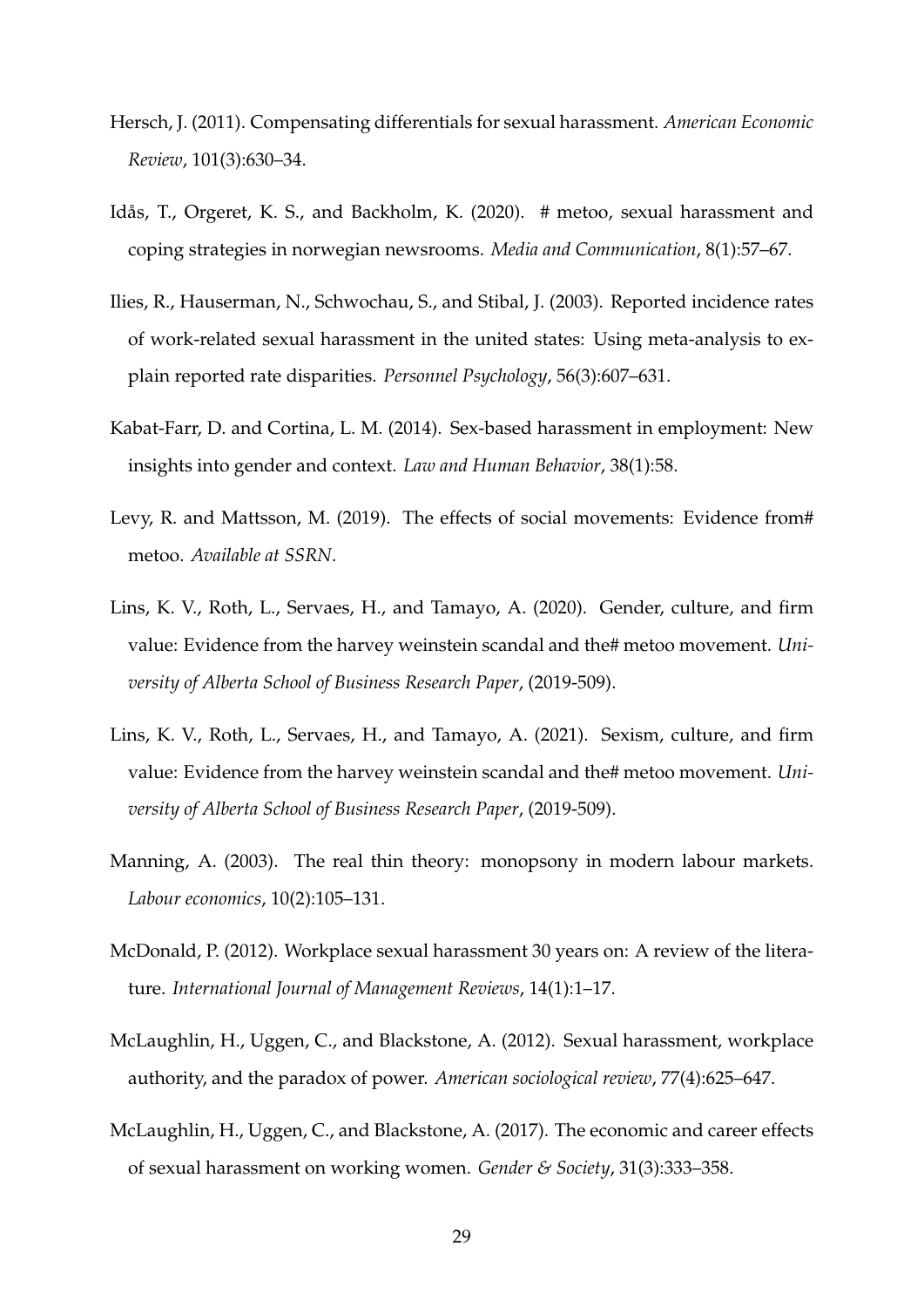<span id="page-30-1"></span>Siddique, Z. (2018). Violence and female labor supply.

- <span id="page-30-3"></span>Waldo, C. R., Berdahl, J. L., and Fitzgerald, L. F. (1998). Are men sexually harassed? if so, by whom? *Law and human behavior*, 22(1):59.
- <span id="page-30-2"></span>Weber, K., Rao, H., and Thomas, L. (2009). From streets to suites: How the antibiotech movement affected german pharmaceutical firms. *American Sociological Review*, 74(1):106–127.
- <span id="page-30-0"></span>Willness, C. R., Steel, P., and Lee, K. (2007). A meta-analysis of the antecedents and consequences of workplace sexual harassment. *Personnel psychology*, 60(1):127–162.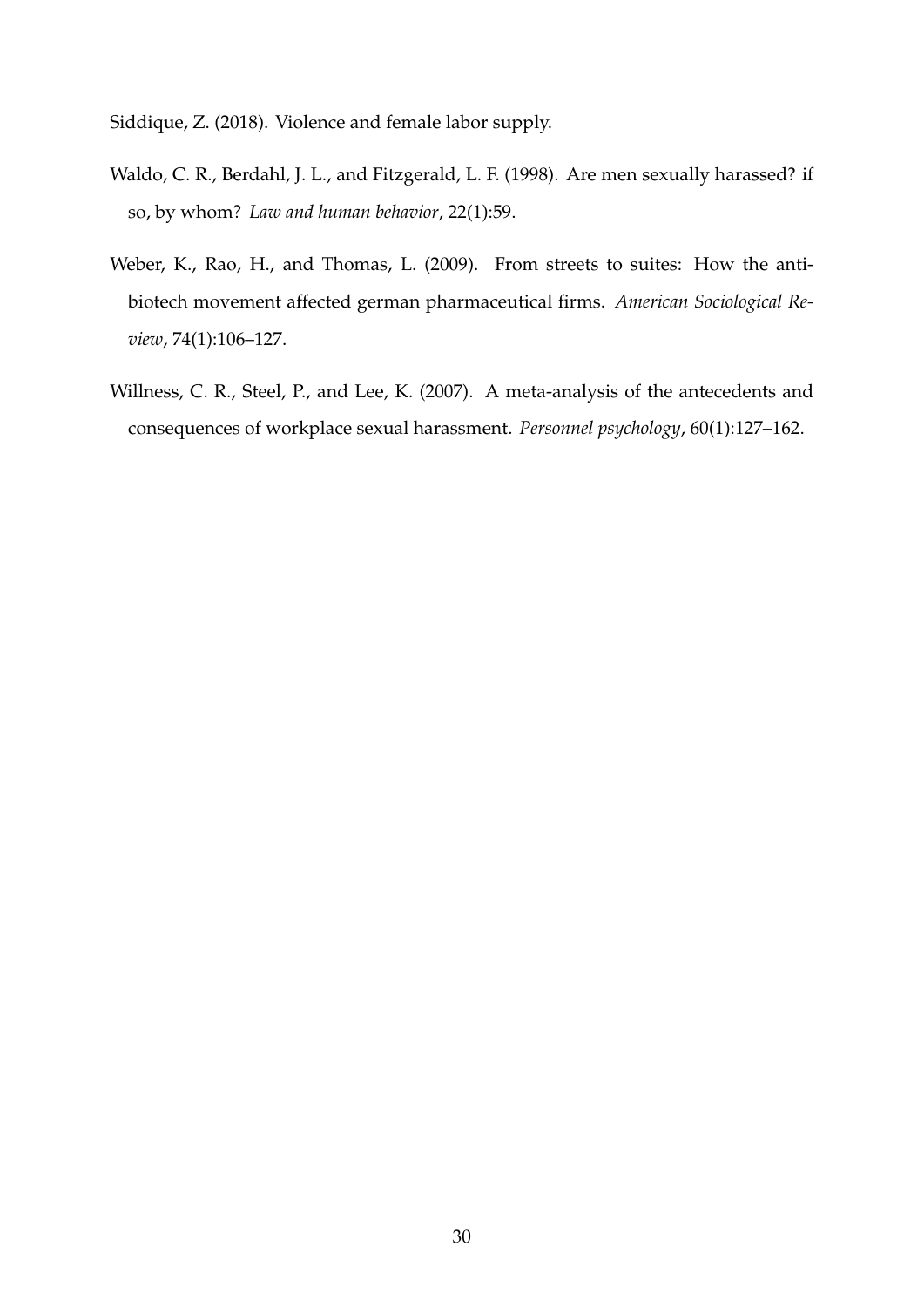# **Appendices**

## **A Google search trends for "harcèlement sexuel"**

<span id="page-31-0"></span>Figure A.1: Google searches for "harcèlement sexuel" surged after October 2017

![](_page_31_Figure_3.jpeg)

Source: Google trends.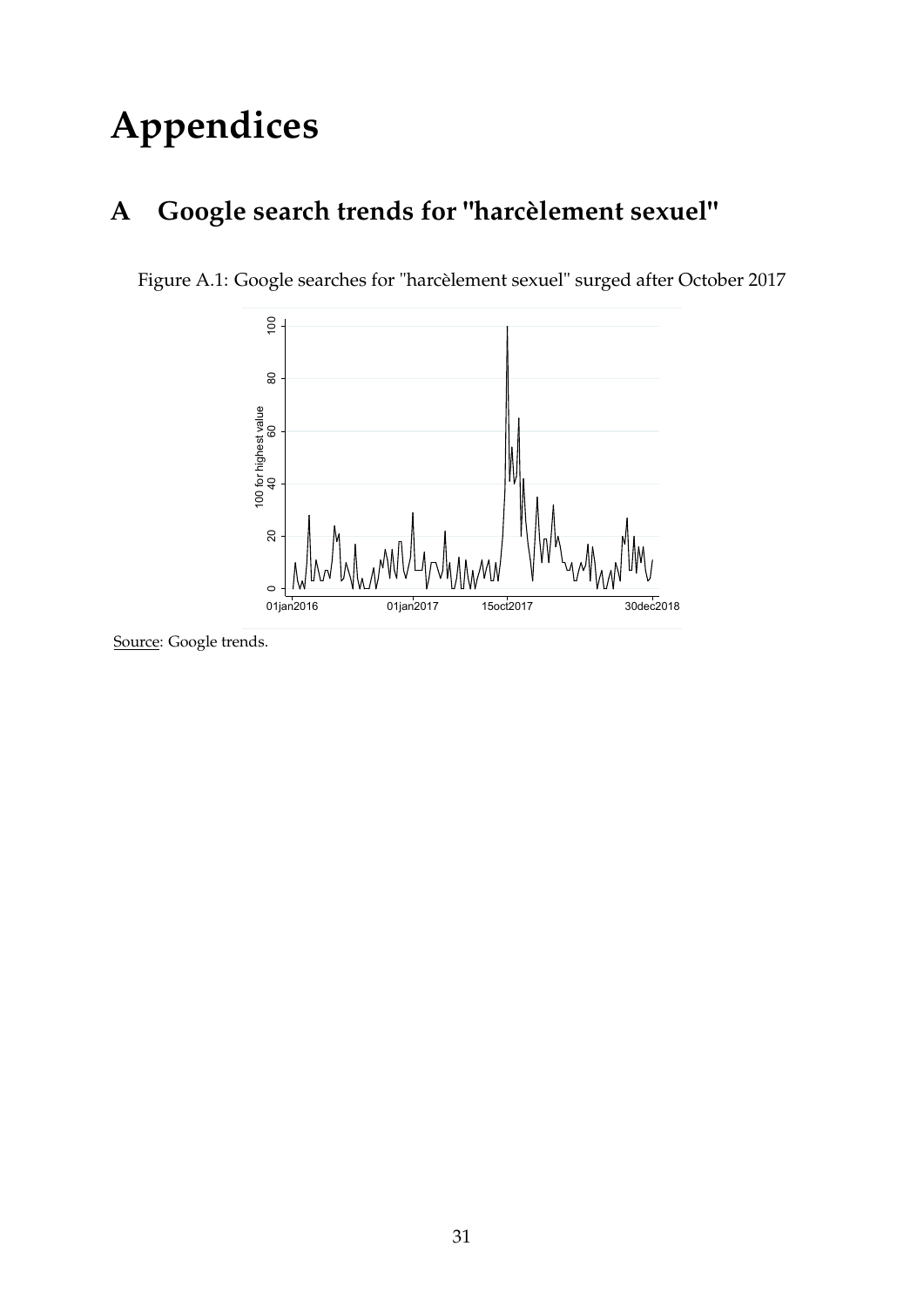## **B Additional descriptive statistics**

Figure B.1: Probability of hearing misogynistic comments by share of women in the firm

![](_page_32_Figure_2.jpeg)

Source: 2016 Working Conditions Survey & DADS 2015.

Note: The figure plots the average probability of hearing misogynistic comments by share of women in the firm and 95% confidence intervals.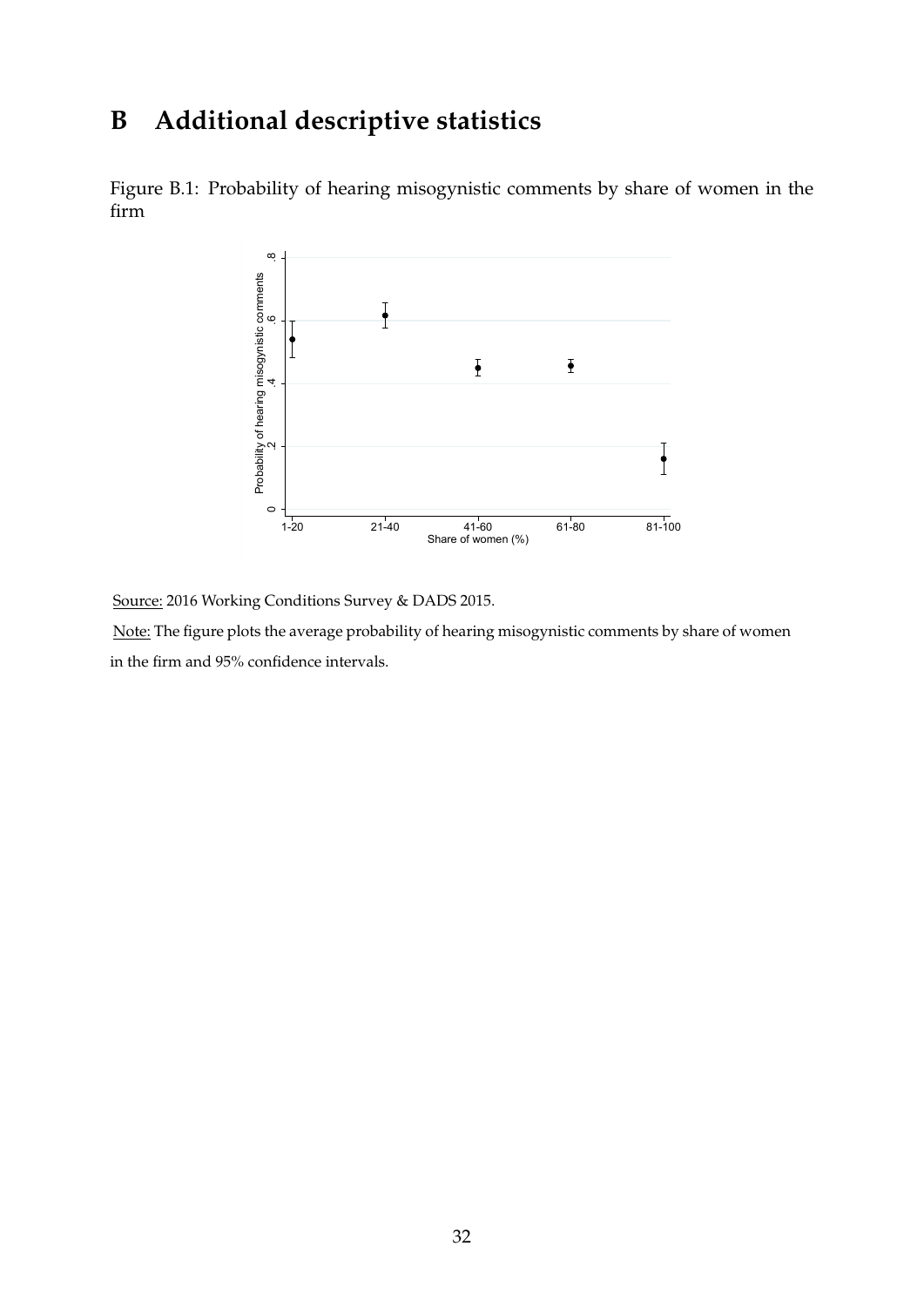<span id="page-33-0"></span>

|                         | Not Harassed Harassed |          | Difference |
|-------------------------|-----------------------|----------|------------|
| Age                     | 41.105                | 40.866   | 0.239      |
| Monthly income          | 1621.144              | 1569.425 | 51.719     |
| Income quintile         | 2.400                 | 2.357    | 0.043      |
| Full time               | 66.896                | 75.532   | $-8.635$   |
| Long-term contract      | 86.187                | 92.245   | $-6.058$   |
| Private sector          | 68.831                | 74.162   | $-5.331$   |
| Share of women          | 65.600                | 57.145   | 8.455***   |
| Share of CEO women      | 39.593                | 33.794   | 5.799*     |
| Share of men executives | 51.688                | 58.122   | $-6.434**$ |
| <b>Observations</b>     | 6,479                 | 851      | 7,330      |

Table B.1: Descriptive Statistics

Source: 2016 Working Conditions Survey, DADS 2015.

<u>Note:</u> \*  $p < 0.05$ , \*\*  $p < 0.01$ , \*\*\*  $p < 0.001$ . This table reports the difference between the mean of each group. We also report whether the difference is significant with a two-sample t-test.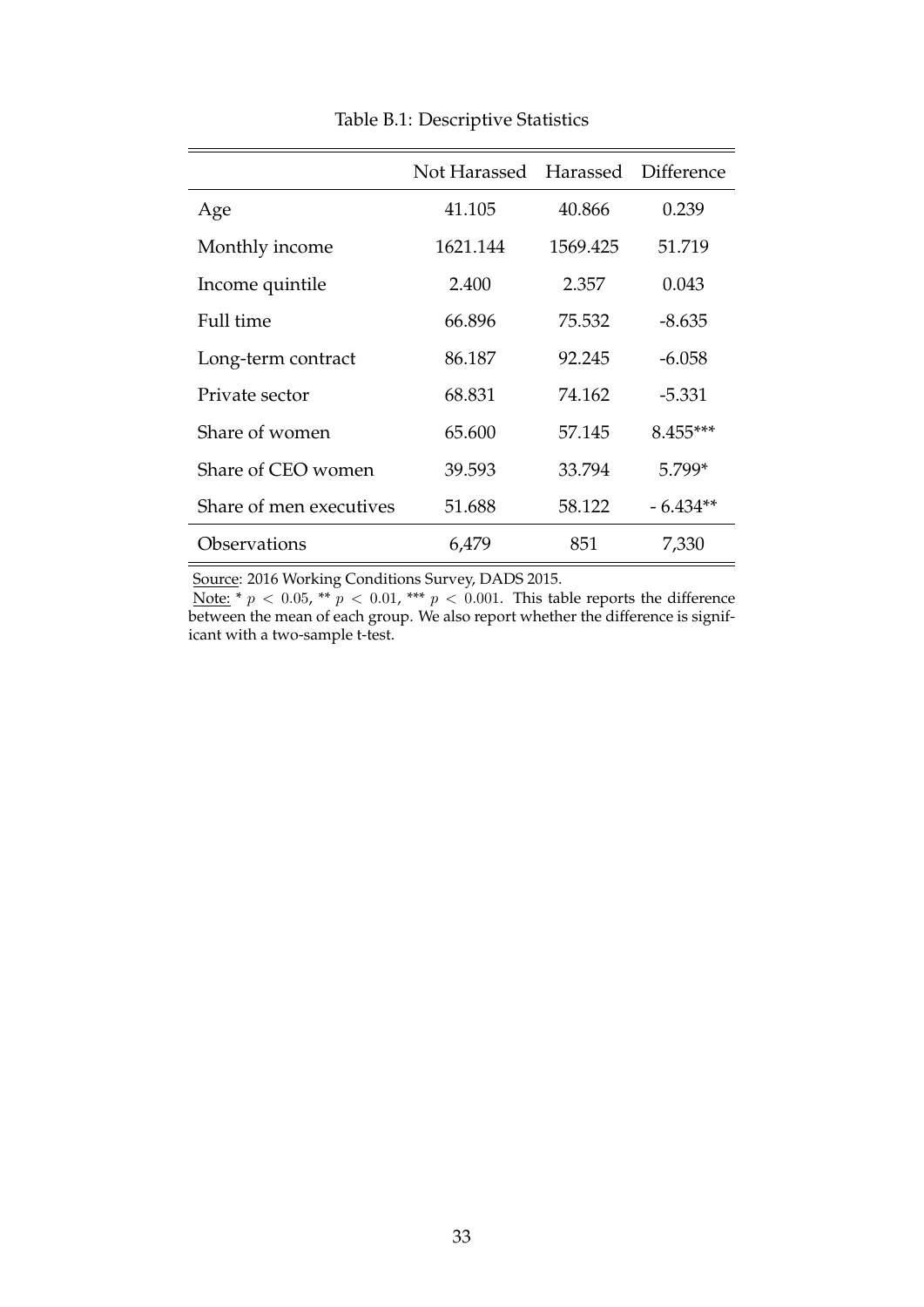<span id="page-34-0"></span>

| Sector                                                                   | Harassment likelihood |
|--------------------------------------------------------------------------|-----------------------|
| Mean                                                                     | 11.4                  |
| Other service activities                                                 | 8.9                   |
| Public administration, education, human health and social work           | $8.7***$              |
| Scientific and technical activities; administrative and support services | 10.9                  |
| Real estate activities                                                   | 19.8                  |
| Financial and insurance activities                                       | 15.7                  |
| Information and communication                                            | 12.2                  |
| Accommodation and catering                                               | $22.1*$               |
| Transport and storage                                                    | 16.2                  |
| Trade; repair of automobiles and motorcycles                             | 12.6                  |
| Construction                                                             | 16.9                  |
| Extractive industries, energy, water and pollution control               | $45.9*$               |
| Other industrial product manufacturing                                   | 10.3                  |
| Manufacture of transport                                                 | $26.8*$               |
| Manufacture of electrical, electronic and computer equipment             | 10.0                  |
| Food, beverage andtobacco product manufacturing                          | 12.7                  |
| Agriculture, forestry and fishing                                        | 10.7                  |

### Table B.2: Descriptive Statistics - Sector

Source: 2016 Working Conditions Survey, DADS 2015.

<u>Note:</u> \*  $p$  < 0.1, \*\*  $p$  < 0.05, \*\*\*  $p$  < 0.01. This table reports whether the difference between the mean of each group and the mean for the full sample used in our empirical analysis is significantly different using a two-sample t-test. P-value for "Accommodation and catering" is 0.053 and p-value for "Extractive industries, energy, water, waste management and pollution control" is 0.099.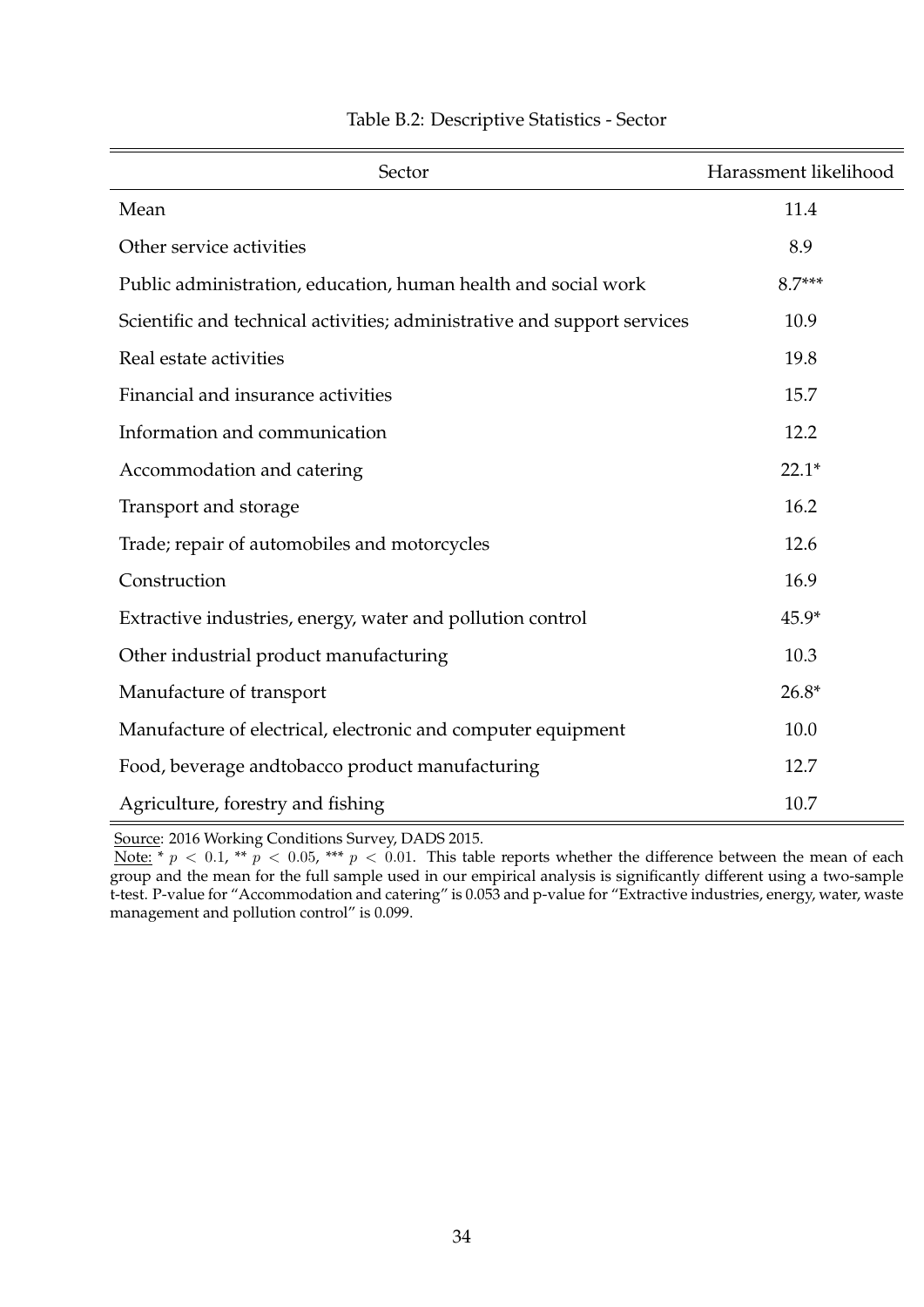| Occupation                                                          | Harassment likelihood |
|---------------------------------------------------------------------|-----------------------|
| Mean                                                                | 11.4                  |
| Agricultural workers                                                | 14.1                  |
| Unskilled workers                                                   | 13.2                  |
| Skilled workers                                                     | $18.3*$               |
| Direct service personnel                                            | 13.9                  |
| Commercial workers                                                  | 13.8                  |
| Administrative employees of companies                               | 10.1                  |
| Public servants                                                     | 10.0                  |
| Foremen and supervisors                                             | $3.8***$              |
| Technicians                                                         | 14.1                  |
| Intermediate administrative and commercial professions in companies | 14.3                  |
| Intermediate occupations in education, health, public service       | $8.4**$               |
| Company executives                                                  | 11.4                  |
| Public service executives, intellectual and artistic professions    | 10.1                  |

#### Table B.3: Descriptive Statistics - Occupation

Source: 2016 Working Conditions Survey, DADS 2015.

<u>Note:</u> \*  $p < 0.1$ , \*\*  $p < 0.05$ , \*\*\*  $p < 0.01$ . This table reports whether the difference between the mean of each group and the mean for the full sample used in our empirical analysis is significantly different a two-sample t-test.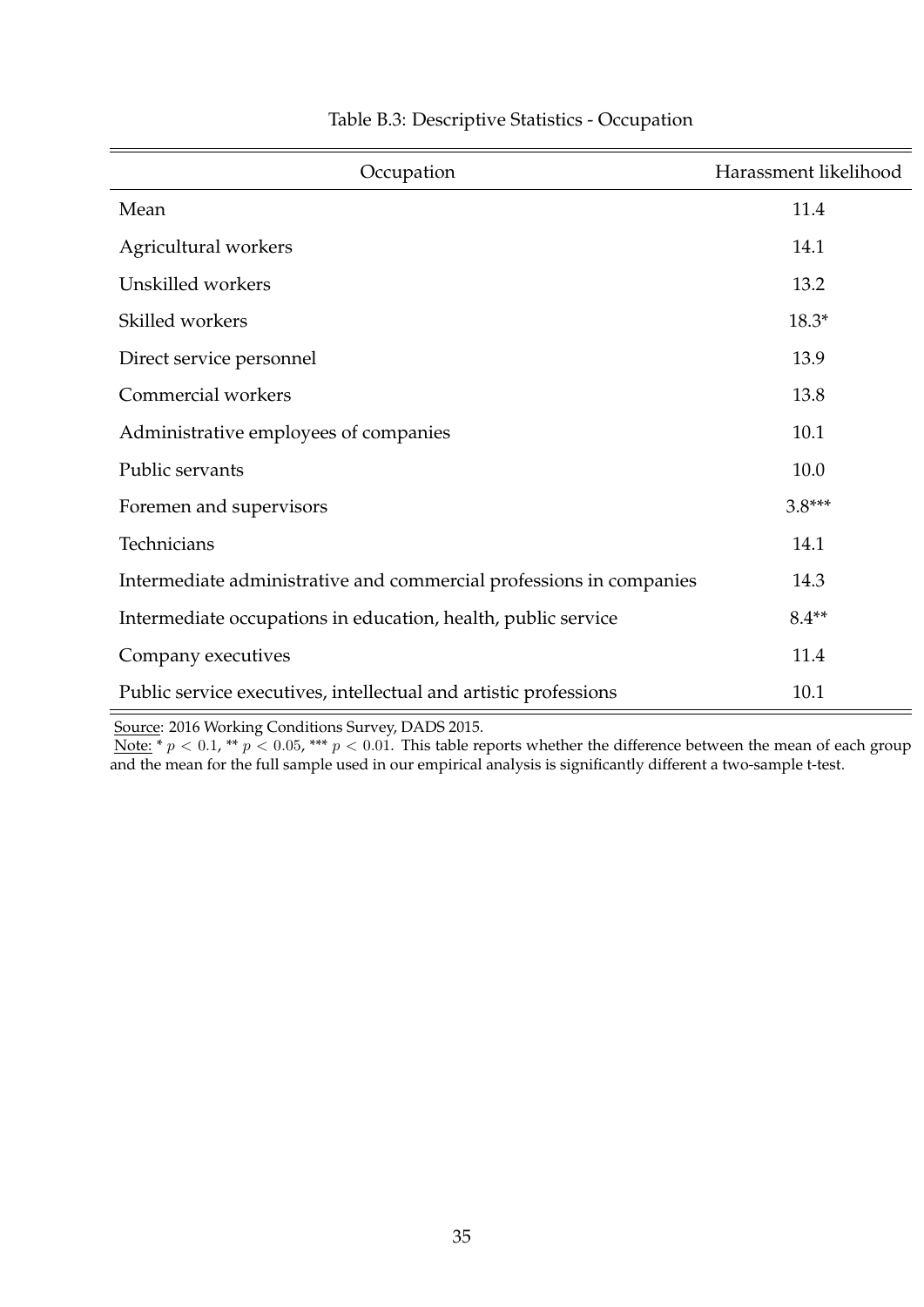## <span id="page-36-0"></span>**C Additional static results**

Table C.1: Triple difference estimation of women relative to men harassment risk in destination firms for outflows (Equation [\(10\)](#page-18-1))

|                                   | Harassment risk in destination firm |
|-----------------------------------|-------------------------------------|
| $HarrassFirm_i \times MeToo_{qt}$ | $-0.0007***$                        |
|                                   | (0.0002)                            |
| <i>Observations</i>               | 9,142,080                           |
| $R^2$                             | 0.89                                |

Note: The table shows the OLS-estimated coefficients from Equation [\(10\)](#page-18-1). The dependant variable is the harassment risk in destination firms for outflows. Clustered standard errors at the establishment level are presented in parentheses. \* $p < 0.05$  \*\* $p < 0.01$  \*\*\* $p < 0.001.$ 

Reading: After #MeToo, in high risk establishments, and relative to men, women moved on average to establishments that had a diminished harassment risk by 0.07 percentage points compared to women in establishments with low harassment risk.

## <span id="page-36-1"></span>**D Heterogeneity**

Figure D.1: Heterogeneity on the probability of exit by gender of the CEO

![](_page_36_Figure_7.jpeg)

Source: 2016 Working Conditions Survey, DADS 2015, and DMMO 2016-2018. Note: The figure plots the coefficients  $\beta_{gk}$  obtained with the OLS estimation of equation [10](#page-18-1) and their 95% confidence intervals.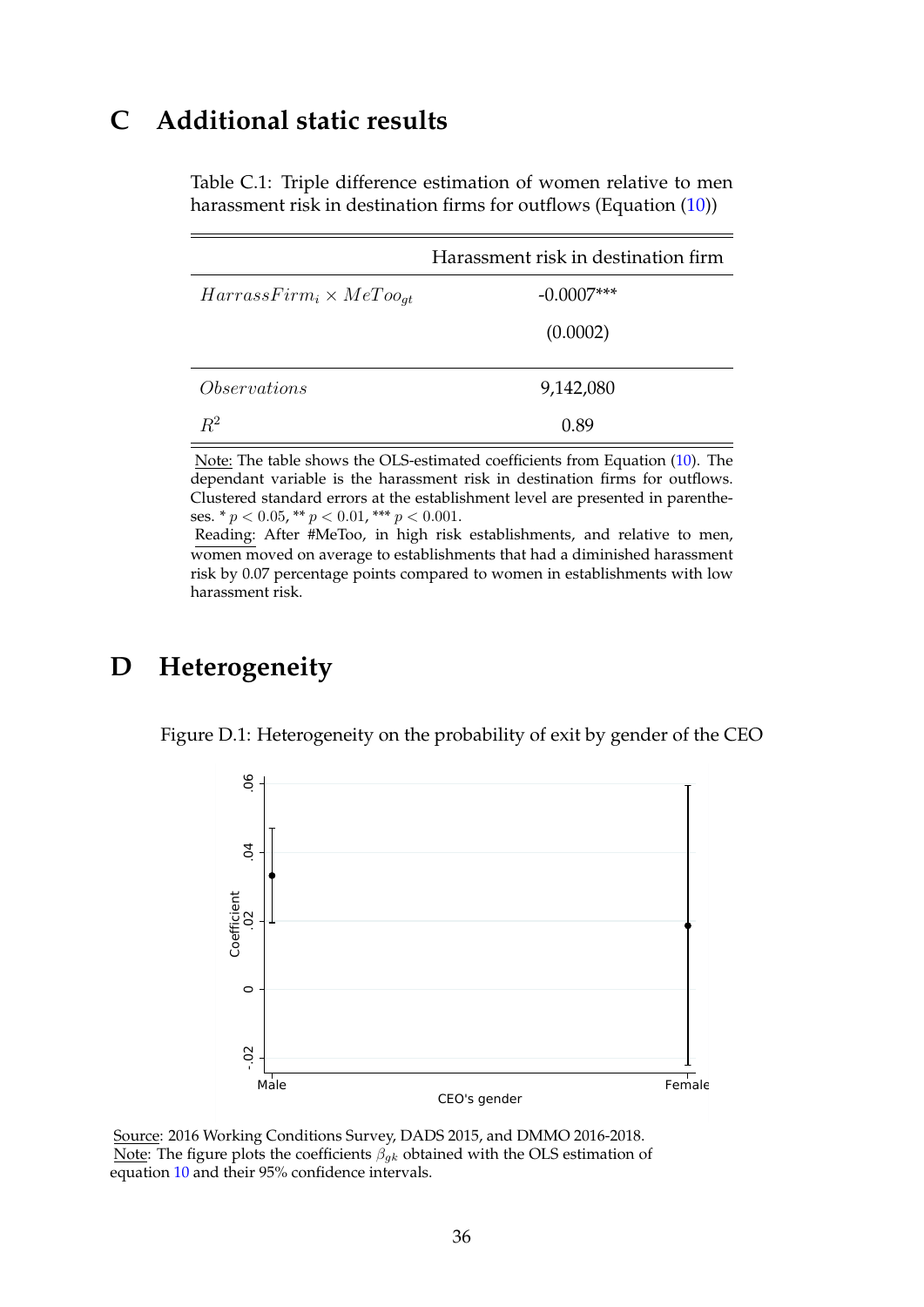<span id="page-37-1"></span>Figure D.2: Heterogeneity on the probability of exit by size of the establishment

![](_page_37_Figure_1.jpeg)

<span id="page-37-0"></span>Source: 2016 Working Conditions Survey, DADS 2015, and DMMO 2016-2018. Note The figure plots the coefficients  $\beta_{qk}$  obtained with the OLS estimation of equation [10](#page-18-1) and their 95% confidence intervals.

Figure D.3: Heterogeneity on the probability of exit by sector

![](_page_37_Figure_4.jpeg)

Source: 2016 Working Conditions Survey, DADS 2015, and DMMO 2016- 2018.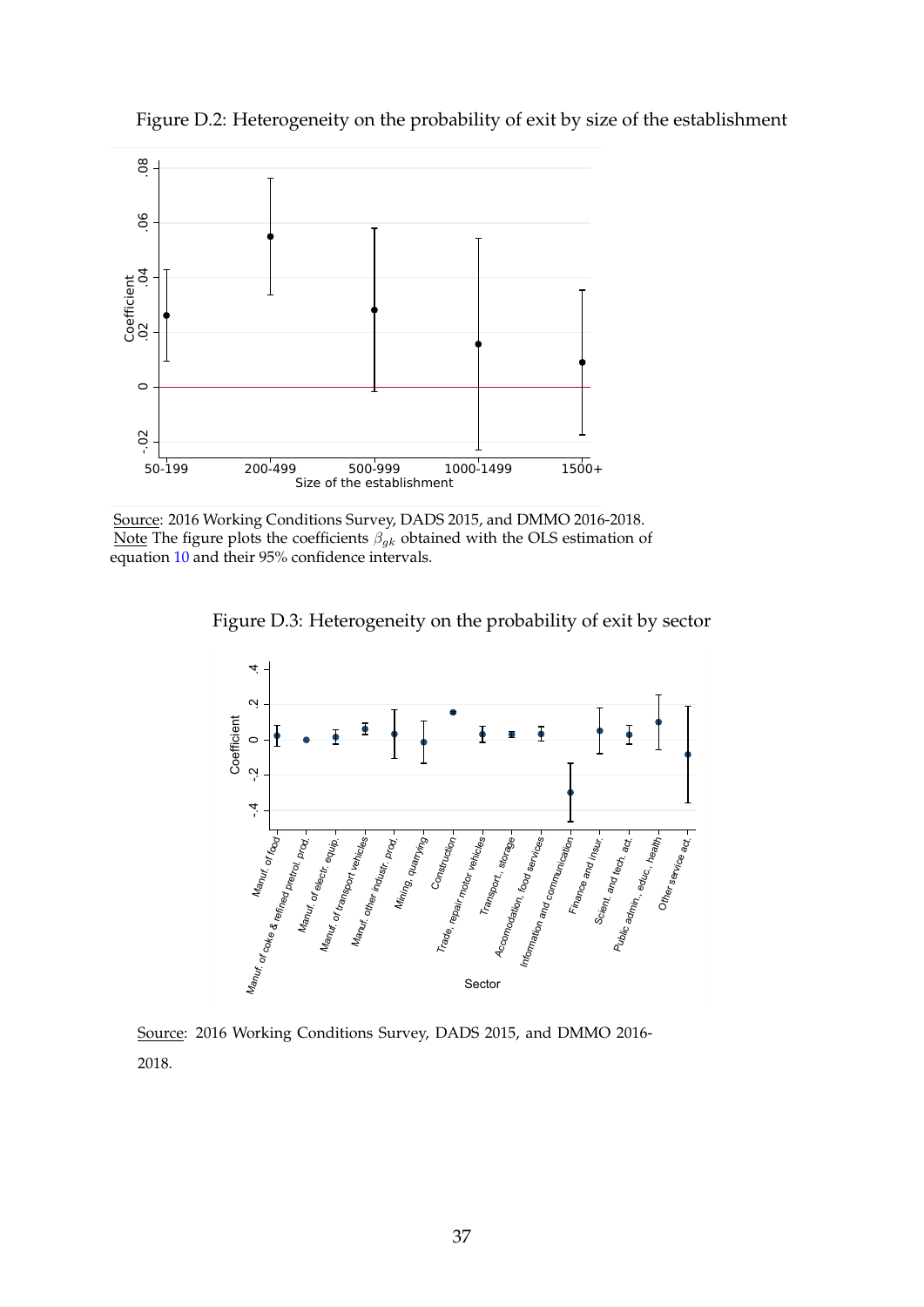|                                   | (1)       | (2)          | (3)                         | $\left( 4\right)$ | (5)       |
|-----------------------------------|-----------|--------------|-----------------------------|-------------------|-----------|
|                                   | Entry     | Exit         | Termination<br>by agreement | Quit              | Layoff    |
| $HarrassFirm_i \times MeToo_{at}$ | 0.00555   | $0.02509***$ | $-0.00044$                  | $0.01780**$       | 0.00968   |
|                                   | (0.00658) | (0.00684)    | (0.00564)                   | (0.00685)         | (0.00700) |
| <i>Observations</i>               | 619272    | 619272       | 619272                      | 619272            | 619272    |
| $R^2$                             | 0.699     | 0.677        | 0.662                       | 0.711             | 0.688     |

<span id="page-38-0"></span>Table D.1: Triple difference estimation for *being told obscene or degrading things by colleagues* (Equation [\(10\)](#page-18-1))

Note: \*  $p < 0.05$ , \*\*  $p < 0.01$ , \*\*\*  $p < 0.001$ . Standard errors clustered at the establishment level are presented in parentheses.

Table D.2: Triple difference estimation for *being made insistent sexual propositions by colleagues* (Equation  $(10)$ )

|                                   | (1)       | (2)          | (3)          | $\left( 4\right)$ | (5)       |
|-----------------------------------|-----------|--------------|--------------|-------------------|-----------|
|                                   | Entry     | Exit         | Termination  | Ouit              | Layoff    |
|                                   |           |              | by agreement |                   |           |
| $HarrassFirm_i \times MeToo_{qt}$ | 0.00830   | $0.03657***$ | 0.01308      | 0.00485           | 0.01042   |
|                                   | (0.00733) | (0.00770)    | (0.00704)    | (0.00787)         | (0.00811) |
| <i>Observations</i>               | 432480    | 432480       | 432480       | 432480            | 432480    |
| $R^2$                             | 0.706     | 0.683        | 0.671        | 0.722             | 0.701     |

Note: \*  $p < 0.05$ , \*\*  $p < 0.01$ , \*\*\*  $p < 0.001$ . Standard errors clustered at the establishment level are presented in parentheses.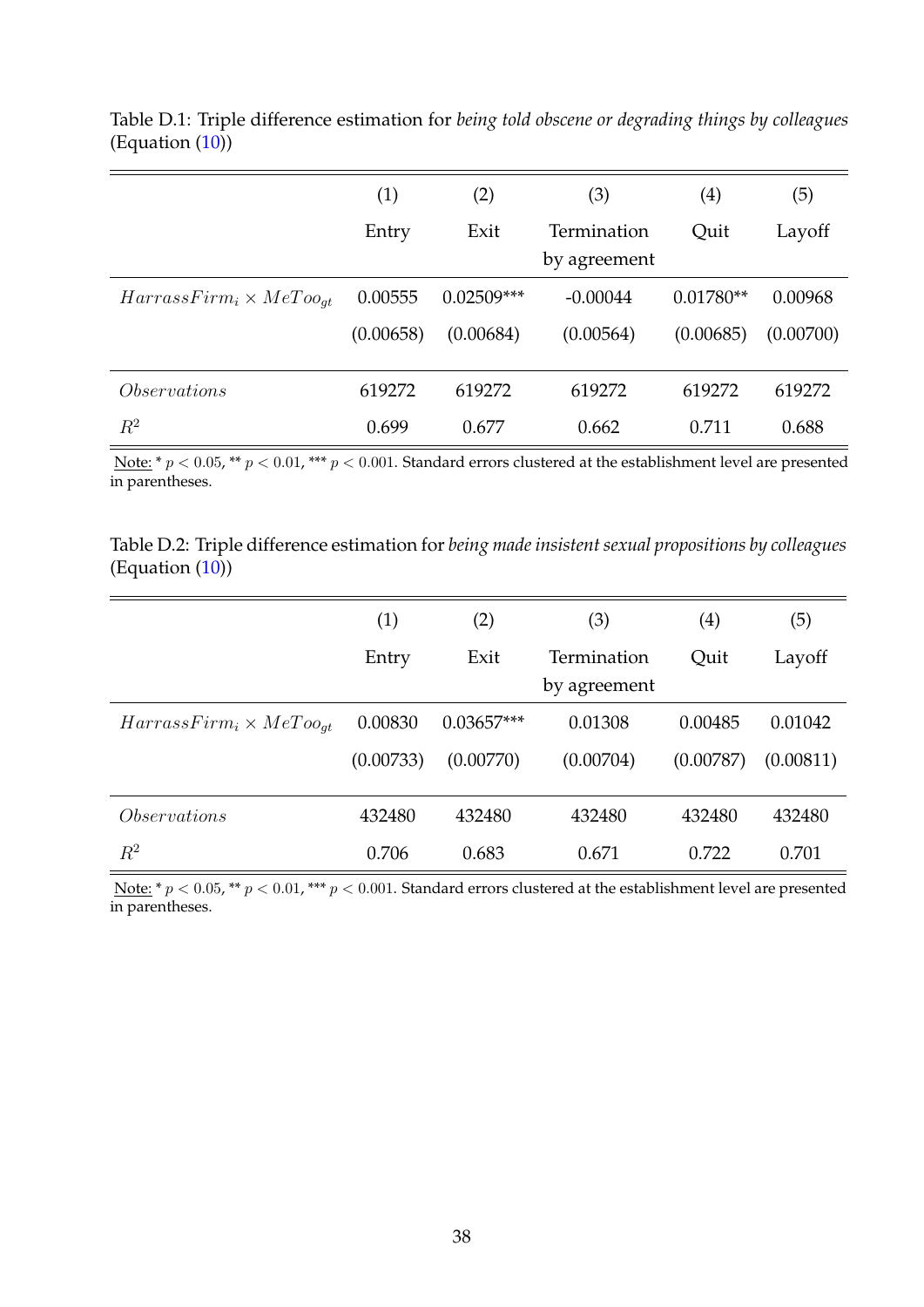|                                   | (1)       | (2)        | (3)          | $\left( 4\right)$ | (5)       |
|-----------------------------------|-----------|------------|--------------|-------------------|-----------|
|                                   | Entry     | Exit       | Termination  | Quit              | Layoff    |
|                                   |           |            | by agreement |                   |           |
| $HarrassFirm_i \times MeToo_{at}$ | 0.01402   | $0.01791*$ | 0.01069      | 0.01357           | 0.01699   |
|                                   | (0.00877) | (0.00888)  | (0.00833)    | (0.00885)         | (0.00868) |
| <i>Observations</i>               | 356280    | 356280     | 356280       | 356280            | 356280    |
| $\mathbb{R}^2$                    | 0.702     | 0.679      | 0.672        | 0.717             | 0.700     |

Table D.3: Triple difference estimation for *being physically or sexually assaulted by colleagues or superiors* (Equation [\(10\)](#page-18-1))

Note: \*  $p < 0.05$ , \*\*  $p < 0.01$ , \*\*\*  $p < 0.001$ . Standard errors clustered at the establishment level are presented in parentheses.

<span id="page-39-0"></span>Table D.4: Triple difference estimation for *always or often hearing derogatory remarks or jokes about women at work* (Equation [\(10\)](#page-18-1))

|                                   | (1)        | (2)          | (3)                         | $\left( 4\right)$ | (5)       |
|-----------------------------------|------------|--------------|-----------------------------|-------------------|-----------|
|                                   | Entry      | Exit         | Termination<br>by agreement | Quit              | Layoff    |
| $HarrassFirm_i \times MeToo_{at}$ | $-0.00018$ | $0.03773***$ | 0.00354                     | $0.02572***$      | 0.01142   |
|                                   | (0.00649)  | (0.00672)    | (0.00578)                   | (0.00691)         | (0.00676) |
| <i>Observations</i>               | 619272     | 619272       | 619272                      | 619272            | 619272    |
| $R^2$                             | 0.699      | 0.677        | 0.662                       | 0.711             | 0.688     |

Note: \* $p < 0.05$  , \*\*  $p < 0.01$  , \*\*\*  $p < 0.001$  . Standard errors are presented in parentheses.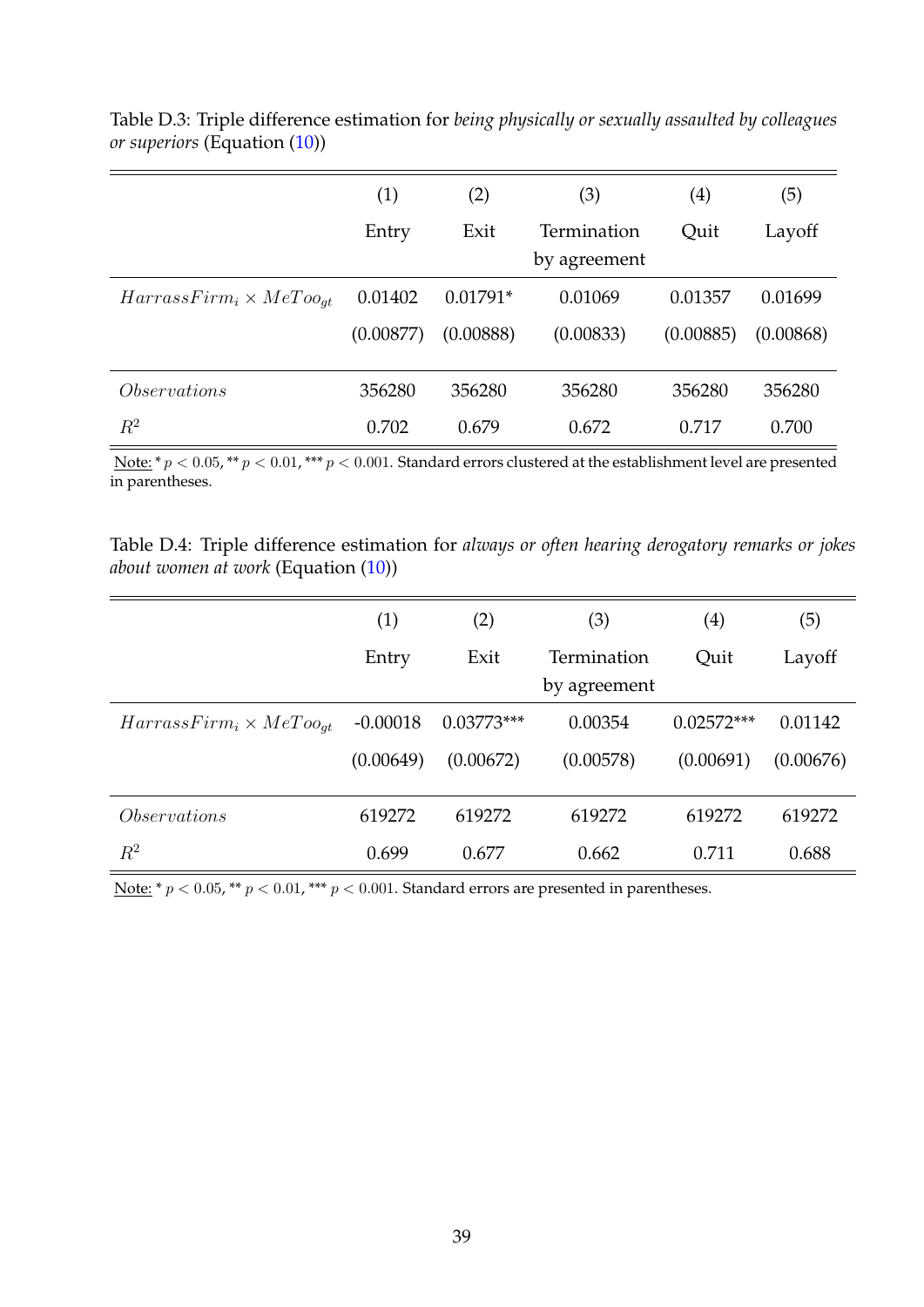## **E Robustness checks**

<span id="page-40-0"></span>Table E.1: Triple difference estimation of women's quarterly relative workflows in highand low-risk harassing establishments before and after #MeToo (Equation [\(10\)](#page-18-1))

|                                   | (1)        | (2)          | (3)                         | (4)        | (5)       |
|-----------------------------------|------------|--------------|-----------------------------|------------|-----------|
|                                   | Entry      | Exit         | Termination<br>by agreement | Ouit       | Layoff    |
| $HarrassFirm_i \times MeToo_{at}$ | $-0.00652$ | $0.09317***$ | 0.01249                     | $0.04354*$ | 0.03096   |
|                                   | (0.01892)  | (0.01979)    | (0.01257)                   | (0.01801)  | (0.01692) |
| $\overline{N}$                    | 619320     | 619320       | 619320                      | 619320     | 619320    |
| $R^2$                             | 0.727      | 0.699        | 0.643                       | 0.736      | 0.687     |

Note: \* p < 0.05, \*\* p < 0.01, \*\*\* p < 0.001. Standard errors clustered at the establishment level are presented in parentheses. The outcome of interest here is the  $log((flow/N)+0.001)$  where flow is the number of workers from a certain type of worker flows (exit, entry, ...) and N is the number of workers in the establishment.

<span id="page-40-1"></span>Table E.2: Triple difference estimation of women's monthly relative workflows in high-and low-risk harassing establishments before and after #MeToo (Equation [\(10\)](#page-18-1))

|                                   | (1)        | (2)          | (3)          | $\left( 4\right)$ | (5)        |
|-----------------------------------|------------|--------------|--------------|-------------------|------------|
|                                   | Entry      | Exit         | Termination  | Quit              | Layoff     |
|                                   |            |              | by agreement |                   |            |
| $HarrassFirm_i \times MeToo_{at}$ | $-0.00487$ | $0.05080***$ | 0.00469      | $0.01923*$        | $0.01593*$ |
|                                   | (0.01007)  | (0.01093)    | (0.00485)    | (0.00902)         | (0.00710)  |
| $\,N$                             | 1857960    | 1857960      | 1857960      | 1857960           | 1857960    |
| $\,R^2$                           | 0.655      | 0.626        | 0.566        | 0.649             | 0.612      |

Note: \*  $p < 0.05$ , \*\*  $p < 0.01$ , \*\*\*  $p < 0.001$ . Standard errors clustered at the establishment level are presented in parentheses. The outcome of interest here is the  $log((flow/N)+0.001)$  where flow is the number of workers from a certain type of worker flows (exit, entry, ...) and N is the number of workers in the establishment.